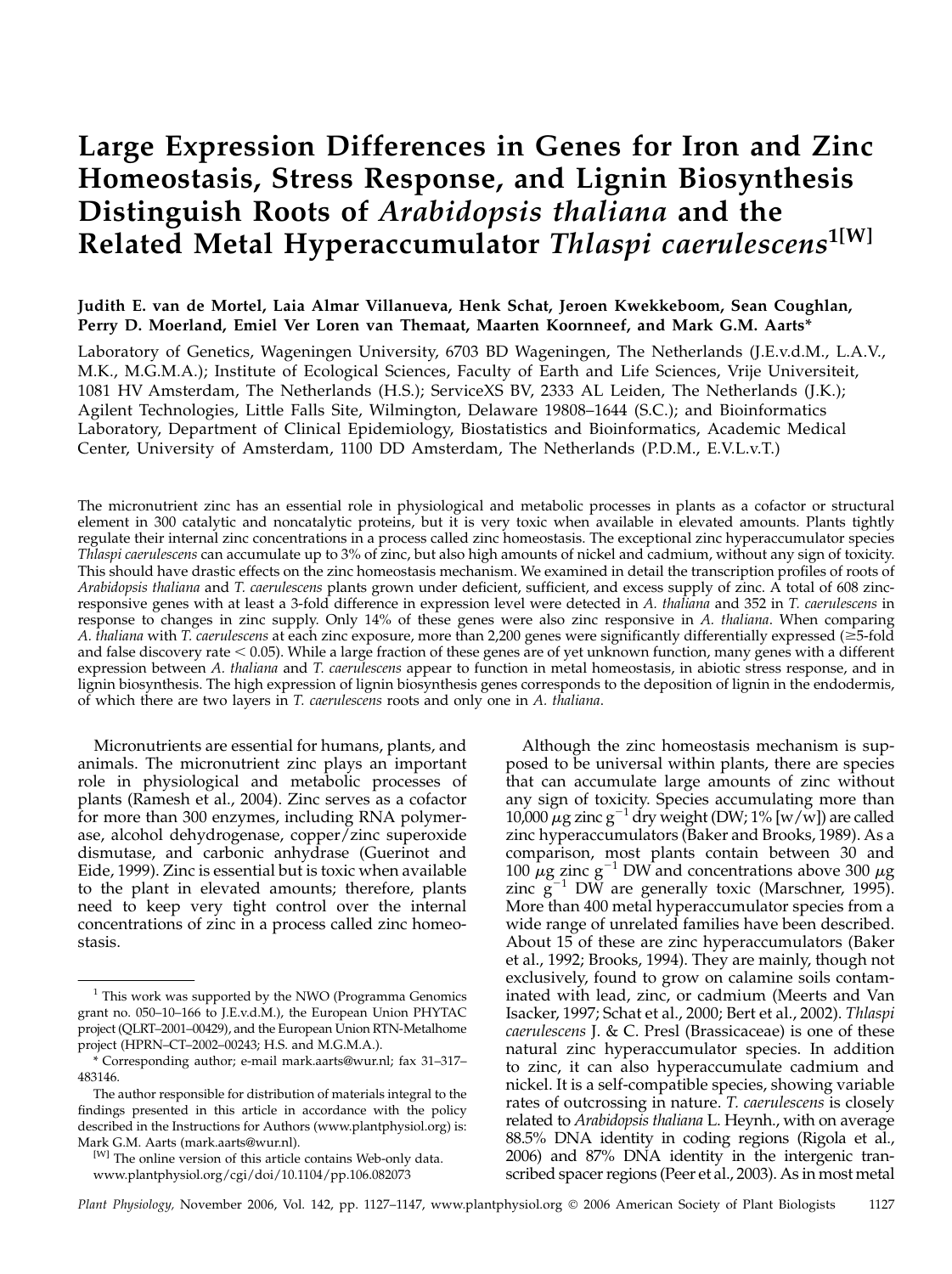hyperaccumulators, the zinc concentration in shoot tissue of T. caerulescens is often higher than in root tissue (Lasat et al., 1996; Shen et al., 1997; Schat et al., 2000).

The complex network of homeostatic mechanisms that evolved in plants to control the uptake, accumulation, trafficking, and detoxification of metals (Clemens, 2001) also applies for metal hyperaccumulators. In general, this network involves three major components: transport, chelation, and sequestration. While the physiology of metal hyperaccumulation is already understood fairly well (Clemens et al., 2002), the underlying molecular genetics is still not explored in full detail. Previously published transcript-profiling studies on copper, zinc, and iron deficiency in A. thaliana (Wintz et al., 2003) and comparative analysis of A. thaliana with the zinc- and cadmium-hyperaccumulating Arabidopsis halleri (Becher et al., 2004; Weber et al., 2004) using first generation Affymetrix chips representing a subset of only 8,300 of the approximately 30,000 Arabidopsis genes already identified several genes to respond to zinc deficiency in A. thaliana. These analyses also revealed that the transcriptional regulation of many genes is strikingly different in A. halleri compared to A. thaliana.

In this report, we describe the analysis of three transcript-profiling experiments, with the main aim of establishing which genes are most likely to be relevant for adaptation to high zinc exposure in T. caerulescens. Therefore, we examined not only the response of roots of both plant species to zinc deficiency, but also to excess of zinc. We used an Agilent whole-transcriptome, 60-mer oligo DNA microarray representing all annotated genes for A. thaliana (further referred to as Arabidopsis) and some 10,000 nonannotated genomic regions with known transcriptional activity, thus covering nearly the complete Arabidopsis transcriptome. In the intraspecific comparison, we identified the Arabidopsis and T. *caerulescens* genes that are differentially expressed a week after transferring the plants to low or high zinc supply. These are relevant in determining differences in the zinc homeostasis network between the two species. We also compared the differences in transcription between the two species at zinc deficiency, sufficiency, and excess supply conditions to identify the genes that are significantly more highly expressed in the hyperaccumulating species compared to Arabidopsis. We finally examined all analyses to identify any particular processes, biochemical pathways, or gene classes that could play a particular role in the adaptation to high zinc accumulation.

# RESULTS

# Experimental Design

To analyze the response of Arabidopsis and T. caerulescens to different zinc exposures, we aimed to compare the transcript profile of plants grown under sufficient zinc supply with plants grown under zinc deficient conditions and excess zinc conditions. To

minimize variation in the bioavailability of zinc or other micronutrients, we used a hydroponic rather than soil-based culturing system. For both excess and deficient zinc conditions, the induction of severe stress to the plants was avoided by exposing them for only 1 week to these conditions. Arabidopsis plants (accession Columbia) were established to grow on a nutrient solution containing 2  $\mu$ M ZnSO<sub>4</sub>, which is sufficient to yield healthy and robust plants with normal seed set even after prolonged cultivation. After 3 weeks, the plants were transferred to fresh solutions for exposure to zinc deficiency (0  $\mu$ m ZnSO<sub>4</sub>) and excess zinc (25  $\mu$ m  $ZnSO<sub>4</sub>$ ). One-third of the plants remained at sufficient zinc (2  $\mu$ M ZnSO<sub>4</sub>) as a control. From previous experiments (data not shown), we learned that plants continue to grow in zinc deficient media, while deficiency symptoms (chlorosis and necrosis) or toxicity symptoms become obvious only after about 3 weeks. Upon harvesting root tissue, the plants growing on zinc deficient and sufficient medium did not show any visible phenotypic differences, whereas plants growing on excess zinc showed a slight growth inhibition in the roots (data not shown). At this stage, plants were not flowering yet.

For T. caerulescens, a similar approach was taken. However, to properly compare the results between the two species, we aimed at maintaining comparable physiological conditions. T. caerulescens accession La Calamine is zinc tolerant as well as zinc hyperaccumulating and requires more zinc than Arabidopsis for normal growth. Therefore, a hydroponic solution containing 100 rather than 2  $\mu$ M ZnSO<sub>4</sub> was used to grow seedlings under zinc sufficient conditions. To avoid any problems with possible precipitation of zinc or other minerals, 1 mm  $ZnSO<sub>4</sub>$  was used as the excess zinc exposure concentration, although we learned from previous experiments that T. caerulescens La Calamine is well able to withstand this exposure for several weeks. When root tissues were harvested after 1-week exposure, the T. caerulescens plants showed no altered phenotype that could be attributed to exposure to excess zinc or zinc deficiency.

# Mineral Content in Arabidopsis and T. caerulescens

Zinc, iron, and manganese concentrations were determined in root and shoots of hydroponically grown Arabidopsis and T. caerulescens plants grown at deficient, sufficient, and excess zinc. Comparison of the metal concentration levels between these two species already displayed the typical difference between a metal hyperaccumulator and a metal nonaccumulator (Fig. 1). At low zinc supply (zinc deficiency), the difference is not very pronounced, and although T. caerulescens clearly contains more zinc in the leaves, the concentration in the roots for both species is between 1.2 to 1.7  $\mu$ mol g<sup>-1</sup> DW (Fig. 1A). At sufficient zinc supply, T. caerulescens accumulates about 3 times more zinc in the roots than Arabidopsis, and the concentration in shoots is much higher (approximately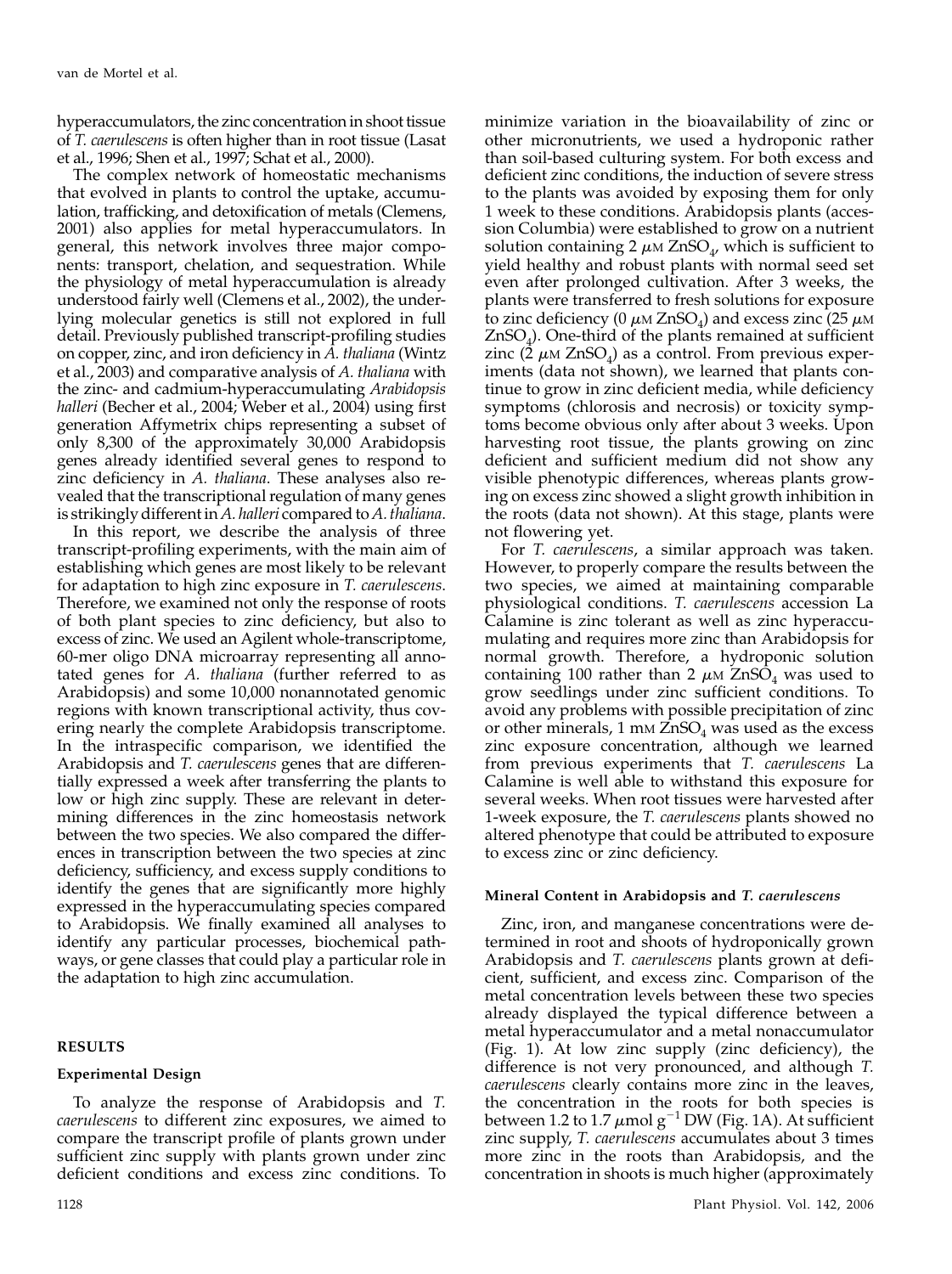

Figure 1. Zinc (A), iron (BI: roots; BII: leaves), and manganese (C) concentrations ( $\mu$ mol g<sup>-1</sup>; mean  $\pm$  s $\varepsilon$ ) in Arabidopsis and T. caerulescens roots (white bars) and leaves (black bars). Plants were grown for 3 weeks on nutrient solution containing sufficient zinc before exposure to zinc deficiency (0  $\mu$ MM ZnSO4: Zn0), zinc sufficiency (2 or 100  $\mu$ M ZnSO<sub>4</sub>: Zn2/Zn100), and excess zinc (25 or 1,000  $\mu$ M ZnSO<sub>4</sub>: Zn25/ Zn1000).

70-fold) than in Arabidopsis. At excess zinc, the zincexclusion strategy of Arabidopsis roots has collapsed and their zinc concentration is now about 4.5-fold higher than in T. caerulescens; this is approximately 15-fold higher compared to sufficient conditions in Arabidopsis. At this high zinc supply, Arabidopsis is still able to exclude zinc accumulation in the leaves, with a concentration about 9-fold lower than in T. caerulescens. For T. caerulescens, there is not much difference in both root and shoot concentrations of plants growing at sufficient or excess zinc.

Since we expected that differences in zinc supply would also affect the concentration of other metals, we measured the iron (Fig. 1B) and manganese (Fig. 1C) concentrations in the same material. Similar to zinc,

the iron concentration in the roots of both species increases upon increase in zinc supply (Fig. 1BI). At deficient and sufficient zinc supply, the iron concentration in T. caerulescens is about 2- to 3-fold higher than in Arabidopsis. At excess zinc supply, the root iron concentrations are similar for both species. Generally, the iron concentrations are much lower in leaves than in roots. The iron concentration in leaves is similar for the three T. caerulescens treatments, and this is only marginally higher in Arabidopsis under sufficient zinc supply (Fig. 1BII). In Arabidopsis leaves, the iron concentration decreases marginally with increasing zinc supply.

For manganese, the situation is the opposite in roots. In T. caerulescens, the manganese concentration decreases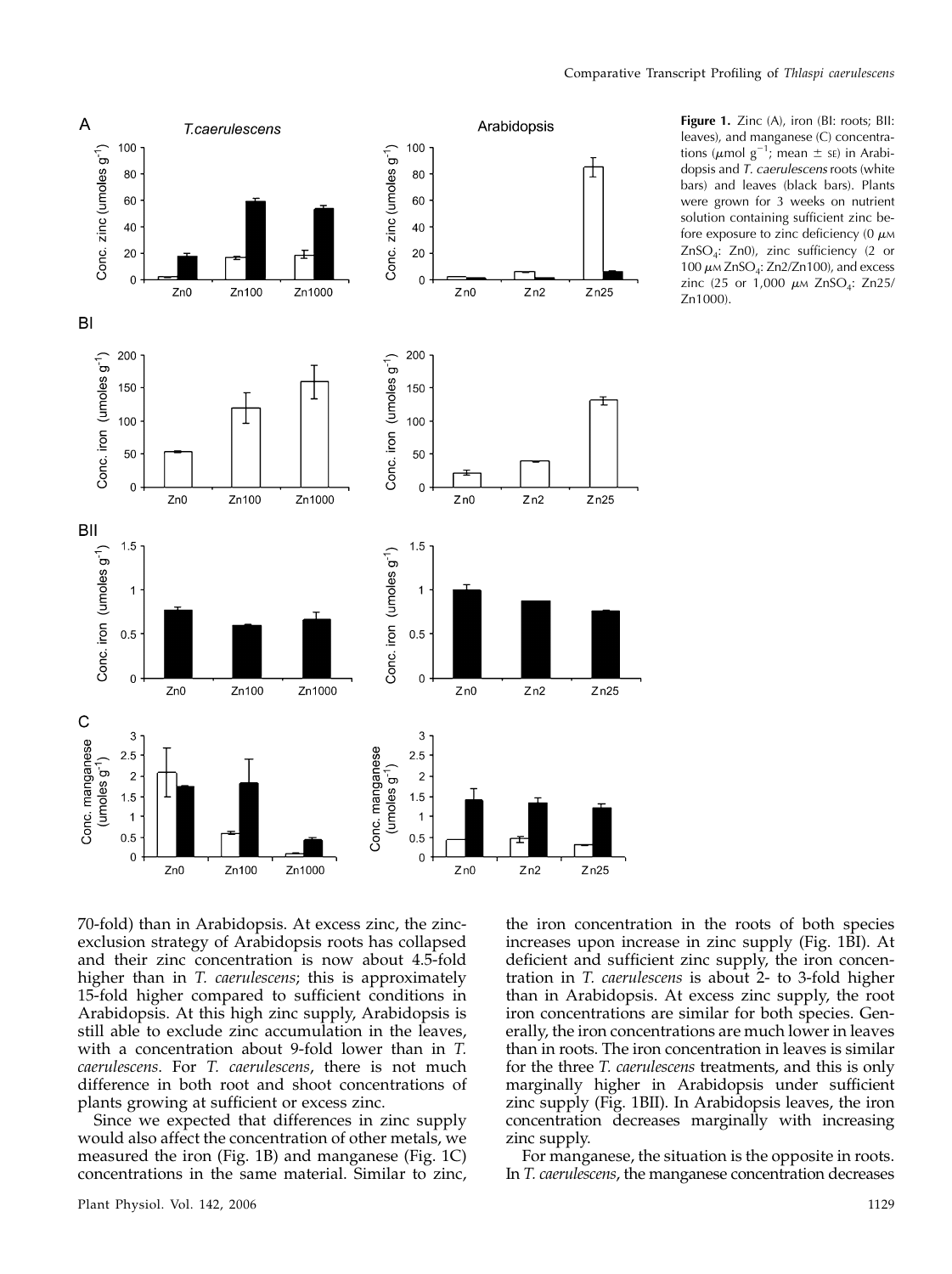with increasing zinc supply and in Arabidopsis this only occurs upon excess zinc supply. The manganese concentration in T. caerulescens roots is about 5-fold higher under zinc deficiency than in Arabidopsis, but at sufficient zinc supply there is hardly any difference between the species. There are only few differences for the manganese concentration in leaves between the two species. Only at excess zinc, the manganese concentration in T. caerulescens decreases drastically by about 4-fold. Both T. caerulescens and Arabidopsis accumulate manganese to a higher concentration in leaves than in roots, with the exception of T. caerulescens grown under zinc deficiency.

# Zinc Response in Arabidopsis

Genes responding to changes in zinc exposure conditions in Arabidopsis were identified using Agilent Arabidopsis 3 60-mer oligonucleotide microarrays containing 37,683 probes representing more than 27,000 annotated genes and more than 10,000 nonannotated genomic regions for which there is transcriptional evidence. When analyzing the data, we only considered the hybridization data of probes with  $P < 0.05$ . Only expression differences of  $\geq$ 3-fold (between any of the three treatments) were considered to be relevant, even though lower expression differences were statistically significant at  $\tilde{P}$  < 0.05. According to these criteria, we identified 608 zinc-responsive genes when comparing the deficient, sufficient, and excess zinc treatments. As expected, most differences were found between the most distant conditions, zinc deficiency and excess zinc. Many genes that were differentially expressed between zinc deficiency and sufficiency or between zinc sufficiency and excess zinc were also differentially expressed between deficiency and excess zinc, whereas few genes were found to be only differentially expressed between both zinc deficiency and sufficiency, and sufficiency and excess zinc.

After hierarchical clustering (average linkage hierarchical clustering with uncentered correlation; Eisen et al., 1998) of all differentially expressed genes, four major clusters were distinguished. Cluster I (Supplemental Table S1) consists of 98 genes that are more lowly expressed under zinc deficiency compared to sufficient and excess zinc. Within this group, we find many genes with a function related to stress response and also several with metabolism-associated functions. Among the 10 genes most differentially expressed between the zinc deficiency and sufficiency exposures are three genes encoding small heat shock proteins. Other genes found in this cluster are genes encoding copper/zinc superoxide dismutases, a nodulinlike protein, a nitrate-responsive protein, an expansinlike protein, and a universal stress protein. The last one is the most highly expressed gene at sufficient zinc found in this cluster. Fifteen genes in this cluster encode proteins with an unknown function. Twenty probes correspond to transcripts that were not annotated as such in the Arabidopsis genome.

Cluster II (Table I; Supplemental Table S2) is a large cluster consisting of 128 genes. These genes are generally more highly expressed under excess zinc conditions when compared to sufficient or deficient zinc supply. This cluster contains several metal homeostasisrelated genes associated with iron rather than with zinc homeostasis. These genes encode metal transporters (IRT1, IRT2, ZIP8, MTP3, MTP8, NRAMP4, and IREG2), a nicotianamine (NA) synthase (NAS) gene (NAS1), a YS-like oligopeptide transporter (OPT3), and ferricchelate reductases (FRO1, 2, and 3). Not only are metal homeostasis genes found in this cluster, but also some stress response genes like a disease resistance gene. In addition, metabolic genes like PAL2 (which encodes a key enzyme acting early in the phenylpropanoid biosynthesis pathway leading to flavonoids, anthocyanins, and lignins) and genes belonging to the cytochrome P450 family (CYP98A3, CYP82C2, CYP82C3, CYP82C4, CYP71B5, and CYP71B38) are found in this cluster. This cluster also contains a small set of genes encoding transcription factors of the basic helix-loop-helix (bHLH), myb, and zinc-finger families.

Cluster III (Table II; Supplemental Table S3) consists of 347 genes that are more highly expressed under zinc deficiency compared to the other two treatments. Many genes in this cluster, especially the ones that show the largest difference in expression between zinc deficiency and excess zinc, belong to metal homeostasis gene families encoding ZIP metal transporters, a cation diffusion facilitator (MTP gene family), a  $P_{\text{IB}}$ type ATPase transporter (HMA gene family), two NAS proteins (NAS), a MATE efflux protein (FRD3), two ferric-chelate reductase-like proteins (FRO4 and 5), ferritin (FER1), and two Yellow Stripe1-like proteins (YSL2 and 3). A surprisingly large fraction of 164 genes encodes proteins without a known function (83) or represent nonannotated transcripts (81). Three of the latter are among the 10 most differentially expressed genes when comparing the three zinc exposure conditions. Other genes identified in this cluster encode proteins involved in protein stability (F-box proteins), signal transduction (calcineurin-like phosphoesterase, auxin response factor, calmodulin-binding proteins, calcium-binding protein, protein kinase), transcriptional regulation (MADS-box, zinc-finger, and bHLH proteins), and metabolism. Among the 10 genes with the highest expression (at sufficient zinc), five encode proteins with an unknown function (At5g19380, At5g16870, At2g16990, At3g15630, and At4g29905), one encodes a nonannotated transcript, and three are involved in transcriptional regulation (At1g72220, At3g01970, and At3g51080). Of the 10 most differentially expressed genes, FRO5, MTP2, NAS4, and IRT3 have a supposed role in metal homeostasis based on their predicted function or their similarity to other genes previously implicated in metal homeostasis. Only the superoxide dismutase is remarkably differentially expressed between all three treatments, decreasing in expression upon increase of the zinc concentration in the medium.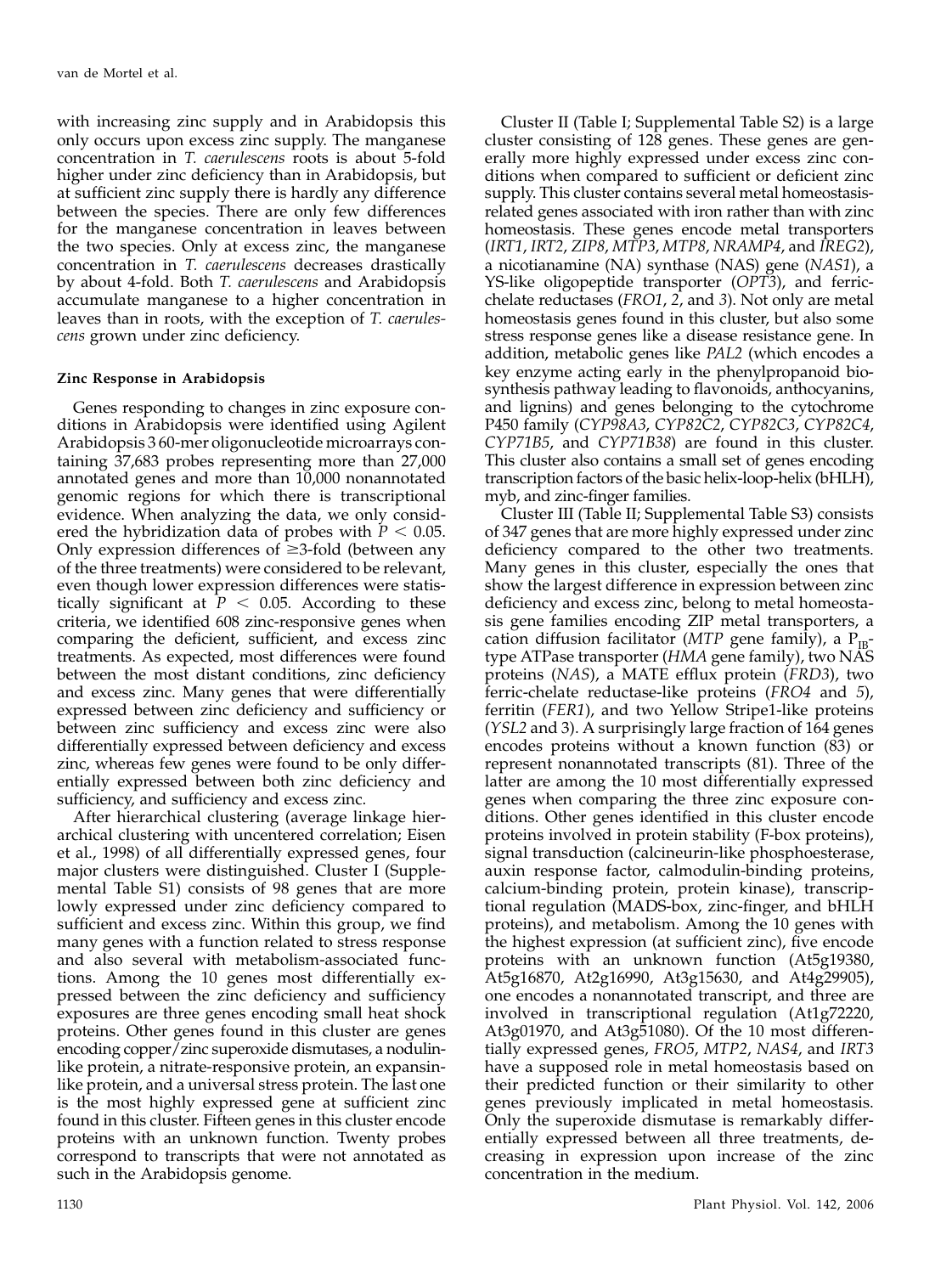| Name             | Code <sup>a</sup> | <b>Putative Function</b>                                  | GO Annotation <sup>b</sup>                            | Zn0/Zn2 <sup>c</sup> | Zn0/Zn25 <sup>c</sup> | Zn2/Zn25 <sup>c</sup> | Intensity <sup>d</sup> |
|------------------|-------------------|-----------------------------------------------------------|-------------------------------------------------------|----------------------|-----------------------|-----------------------|------------------------|
| SAM1             | At1g02500         | S-Adenosylmethionine<br>synthetase 1                      | Other cellular, metabolic,<br>physiological processes | 0.98                 | 0.31                  | 0.31                  | 62,719                 |
| GLP5             | At1g09560         | Germin-like protein                                       | Biological process<br>unknown                         | 0.64                 | 0.11                  | 0.18                  | 27,296                 |
|                  | At1g73120         | Expressed protein                                         | Biological process<br>unknown                         | 0.85                 | 0.30                  | 0.35                  | 13,274                 |
| FRO <sub>2</sub> | At1g01580         | Ferric-chelate reductase                                  | Transport                                             | 0.27                 | 0.02                  | 0.06                  | 12,522                 |
| PAL2             | At3g53260         | Phenylalanine<br>ammonia-lyase 2                          | Response to abiotic or<br>biotic stimulus             | 1.00                 | 0.28                  | 0.28                  | 12,379                 |
|                  | At1g74760         | Zinc-finger (C3HC4-type<br>RING finger) family<br>protein | Protein metabolism                                    | 0.70                 | 0.20                  | 0.29                  | 10,028                 |
|                  | At4g13860         | Gly-rich RNA-binding<br>protein                           | Biological process<br>unknown                         | 0.39                 | 0.15                  | 0.38                  | 7,988                  |
|                  | At1g63090         | F-box family protein                                      | Protein metabolism                                    | 0.39                 | 0.11                  | 0.30                  | 7,941                  |
|                  | At5g45080         | Disease resistance protein<br>related                     | Response to abiotic or<br>biotic stimulus             | 0.62                 | 0.24                  | 0.39                  | 7,650                  |
|                  | At3g53480         | ABC transporter family<br>protein                         | Biological process<br>unknown                         | 0.74                 | 0.28                  | 0.38                  | 7,391                  |
| NAS1             | At5g04950         | Nicotianamine synthase                                    | Other cellular, metabolic,<br>physiological processes | 2.63                 | 0.62                  | 0.24                  | 4,791                  |
| IREG2            | At5g03570         | Iron-responsive transporter                               | <b>Biological process</b><br>unknown                  | 1.25                 | 0.27                  | 0.22                  | 3,592                  |
| MTP3             | At3g58810         | Zinc transporter                                          | Transport                                             | 0.68                 | 0.04                  | 0.06                  | 3,178                  |
| ATNRAMP4         | At5g67330         | NRAMP metal ion<br>transporter 4                          | Transport                                             | 0.69                 | 0.32                  | 0.46                  | 2,644                  |
| FRO <sub>3</sub> | At1g23020         | Ferric-chelate reductase                                  | Electron transport or energy<br>pathways              | 0.87                 | 0.18                  | 0.21                  | 2,559                  |
| ZIP8             | At5g45105         | Metal transporter                                         | Transport                                             | 0.33                 | 0.02                  | 0.06                  | 2,099                  |
|                  | At3g12900         | Oxidoreductase, 2OG-Fe(II)<br>oxygenase family protein    | <b>Biological process</b><br>unknown                  | 0.09                 | 0.00                  | 0.04                  | 1,937                  |
| FRO <sub>1</sub> | At1g01590         | Ferric-chelate reductase                                  | Electron transport or energy<br>pathways              | 0.23                 | 0.04                  | 0.16                  | 1,659                  |
| IRT1             | At4g19690         | Iron-responsive transporter                               | Transport                                             | 0.35                 | 0.02                  | 0.06                  | 1,530                  |
| OPT3             | At4g16370         | Oligopeptide transporter<br>OPT family protein            | Transport                                             | 0.39                 | 0.12                  | 0.31                  | 931                    |
| IRT <sub>2</sub> | At4g19680         | Iron-responsive transporter                               | Transport                                             | 0.38                 | 0.01                  | 0.04                  | 832                    |
| bHLH100          | At2g41240         | bHLH family protein                                       | Transcription                                         | 0.21                 | 1.00                  | 0.02                  | 572                    |
| CYP82C3          | At4g31950         | Cytochrome P450 family<br>protein                         | Electron transport or energy<br>pathways              | 0.18                 | 0.01                  | 0.08                  | 527                    |
| CYP82C2          | At4g31970         | Cytochrome P450 family<br>protein                         | Electron transport or energy<br>pathways              | 0.21                 | 0.01                  | 0.05                  | 476                    |
| CYP82C4          | At4g31940         | Cytochrome P450 family<br>protein                         | Electron transport or energy<br>pathways              | 0.14                 | 0.00                  | 0.03                  | 389                    |
| MYB72            | At1g56160         | Myb family transcription<br>factor                        | Transcription                                         | 0.37                 | 0.01                  | 0.03                  | 99                     |
| MTP8             | At3g58060         | Cation efflux family protein                              | Transport                                             | 0.45                 | 0.05                  | 0.11                  | 87                     |

Table I. Arabidopsis genes more highly expressed under excess (Zn25) zinc conditions when compared to sufficient (Zn2) or deficient  $(7n)$  zinc supply

<sup>a</sup>AGI gene code (At...). b  ${}^{\text{b}}$ GO annotations according to biological process. <sup>c</sup>Ratio of significant (FDR  $P < 0.05$ ) differential ( $\geq$ 3) expressed genes between two zinc exposure conditions.  $Zn0 = 0 \mu\text{m ZnSO}_4$ ;  $Zn2 = 2 \mu\text{m ZnSO}_4$ ; Zn25 =  $25 \mu\text{m ZnSO}_4$ . <sup>d</sup>Normalized spot intensity at 2  $\mu$ M  $\text{ZnSO}_4$ . Genes are ordered according to decreasing spot intensity. The 10 probes with highest hybridization intensity at 2  $\mu$ M ZnSO<sub>4</sub> are in italic. Ten probes with highest ratios for Zn0/Zn25 and Zn2/Zn25 comparisons are in bold.

Cluster IV (Supplemental Table S4) consists of 35 genes that show a lower expression under excess zinc exposure compared to deficient and sufficient zinc exposures. Genes in this cluster are involved in (secondary) metabolism, (a)biotic stress response, and transcription. Five genes in this cluster encode proteins with an unknown function. Nine genes were not annotated.

When comparing all three zinc exposure conditions, only genes encoding ferric-chelate reductases (FRO1 and  $\bar{5}$ ), two ZIP metal transporters (ZIP3 and 9), iron superoxide dismutase (FSD1), an oxidoreductase (At3g12900), an iron-sulfur cluster assembly complex protein (At2g36260), cytochrome P450 CYP82C4, and an expressed protein (At3g59930) are differentially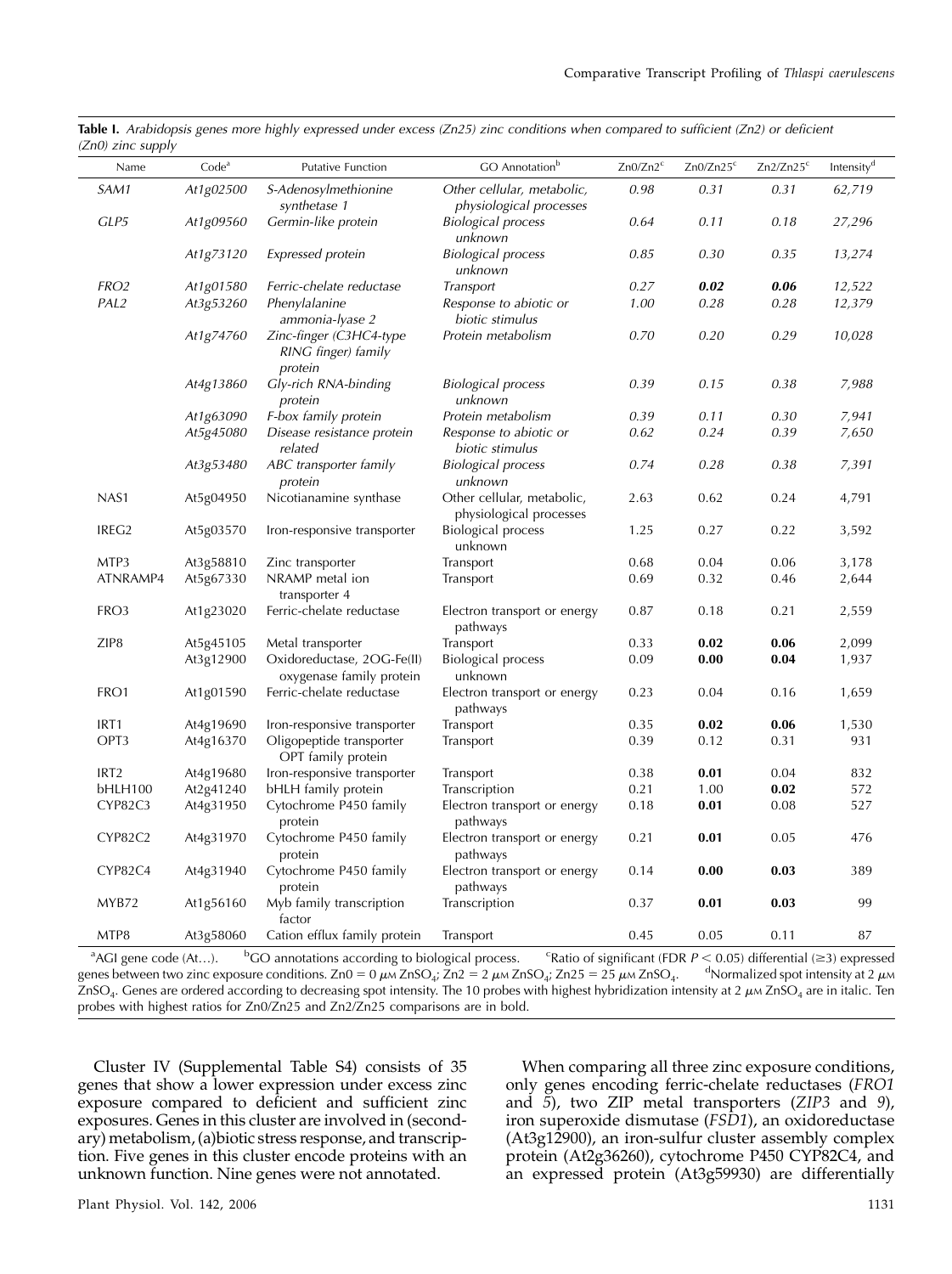| Name             | Code <sup>a</sup>          | <b>Putative Function</b>                                  | GO Annotation <sup>b</sup>                            |        | $Zn0/Zn2c$ $Zn0/Zn25c$ $Zn2/Zn25c$ |       | Intensity <sup>d</sup> |
|------------------|----------------------------|-----------------------------------------------------------|-------------------------------------------------------|--------|------------------------------------|-------|------------------------|
|                  | At1g72220                  | Zinc-finger (C3HC4-type RING<br>finger) family protein    | Protein metabolism                                    | 1.36   | 3.35                               | 2.46  | 83,438                 |
|                  | At5g19380                  | Expressed protein                                         | Biological process unknown                            | 2.41   | 3.23                               | 1.34  | 48,547                 |
|                  | At5g16870                  | Expressed protein                                         | Biological process unknown                            | 2.36   | 4.44                               | 1.88  | 37,115                 |
|                  | At2g16990                  | Expressed protein                                         | Biological process unknown                            | 2.46   | 3.21                               | 1.30  | 34,791                 |
|                  | At1g72500                  | Inter- $\alpha$ -trypsin inhibitor<br>heavy chain related | Biological process unknown                            | 2.73   | 3.33                               | 1.22  | 30,230                 |
|                  | At3g15630                  | Expressed protein                                         | Biological process unknown                            | 3.05   | 4.46                               | 1.46  | 30,117                 |
|                  | At4g29905                  | Expressed protein                                         | Biological process unknown                            | 3.98   | 7.83                               | 1.97  | 29,854                 |
| WRKY45           | At3g01970                  | WRKY family transcription factor                          | Transcription                                         | 2.22   | 3.30                               | 1.49  | 26,487                 |
|                  | At3g51080                  | Zinc-finger (GATA-type)<br>family protein                 | Transcription                                         | 3.31   | 2.70                               | 0.82  | 26,114                 |
|                  | CHR5:20218751-<br>20219267 | Unknown                                                   | Biological process unknown                            | 2.93   | 3.43                               | 1.17  | 25,354                 |
| FSD1             | At4g25100                  | Superoxide dismutase<br>(iron)                            | Response to abiotic or<br>biotic stimulus             | 5.31   | 76.80                              | 14.47 | 22,269                 |
| ATFER1           | At5g01600                  | Ferritin 1                                                | Response to abiotic or biotic<br>stimulus, transport  | 1.82   | 5.18                               | 2.85  | 14,350                 |
| ZIP3             | At2g32270                  | Zinc transporter                                          | Transport                                             | 6.10   | 31.45                              | 5.16  | 7,477                  |
| ZIP <sub>2</sub> | At5g59520                  | Zinc transporter                                          | Transport                                             | 1.23   | 13.45                              | 10.95 | 6,366                  |
| NAS <sub>2</sub> | At5g56080                  | Nicotianamine synthase                                    | Other cellular, metabolic,<br>physiological processes | 4.56   | 1.77                               | 0.39  | 4,994                  |
|                  | At5g50400                  | Calcineurin-like phosphoesterase<br>family protein        | Biological process unknown                            | 10.45  | 13.83                              | 1.32  | 4,460                  |
| FRO4             | At5g23980                  | Ferric-chelate reductase                                  | Electron transport or energy<br>pathways              | 3.02   | 14.47                              | 4.79  | 4,331                  |
| YSL3             | At5g53550                  | Transporter                                               | Transport                                             | 1.88   | 4.10                               | 2.18  | 3,633                  |
|                  | CHR2:15208700-<br>15208384 | Unknown                                                   | Biological process unknown                            | 75.17  | 616.09                             | 8.19  | 2,897                  |
| ZIP5             | At1g05300                  | Metal transporter                                         | Transport                                             | 5.75   | 22.53                              | 3.92  | 1,484                  |
|                  | At1g20380                  | Prolyl oligopeptidase                                     | Protein metabolism                                    | 42.64  | 106.37                             | 2.49  | 1,368                  |
| ZIP4             | At1g10970                  | Metal transporter                                         | Transport                                             | 15.03  | 36.71                              | 2.44  | 1,263                  |
| FRO <sub>5</sub> | At5g23990                  | Ferric-chelate reductase                                  | Electron transport or<br>energy pathways              | 9.75   | 105.49                             | 10.82 | 867                    |
| ZIP11            | At1g55910                  | Metal transporter                                         | Transport                                             | 3.61   | 4.00                               | 1.11  | 717                    |
|                  | CHR4:6931720-<br>6932736   | Unknown                                                   | Biological process unknown                            | 135.58 | 917.14                             | 6.76  | 702                    |
| ZIP1             | At3g12750                  | Zinc transporter                                          | Transport                                             | 9.37   | 15.64                              | 1.67  | 681                    |
| YSL2             | At5g24380                  | Transporter                                               | Transport, response to abiotic<br>or biotic stimulus  | 1.95   | 3.35                               | 1.72  | 635                    |
| NAS4             | At1g56430                  | Nicotianamine synthase                                    | Other cellular, metabolic,<br>physiological processes | 44.32  | 18.11                              | 0.41  | 630                    |
| HMA <sub>2</sub> | At4g30110                  | ATPase E1-E2-type<br>family protein                       | Transport                                             | 6.48   | 7.44                               | 1.15  | 628                    |
| ZIP9             | At4g33020                  | Metal transporter                                         | Transport                                             | 35.88  | 8.94                               | 0.25  | 617                    |
|                  | At2g36260                  | Iron-sulfur cluster assembly<br>complex protein           | Biological process unknown                            | 22.63  | 117.05                             | 5.17  | 533                    |
| FRD3             | At3g08040                  | MATE efflux family protein                                | Other cellular, metabolic,<br>physiological processes | 5.63   | 7.71                               | 1.37  | 483                    |
| IRT3             | At1g60960                  | Metal transporter                                         | Transport                                             | 22.71  | 90.01                              | 3.96  | 435                    |
|                  | At1g71200                  | bHLH family protein                                       | Transcription                                         | 4.37   | 8.60                               | 1.97  | 431                    |
| MTP <sub>2</sub> | At3g61940                  | Zinc transporter                                          | Transport                                             | 175.34 | 214.38                             | 1.22  | 152                    |
| ZIP10            | At1g31260                  | Metal transporter                                         | Transport                                             | 7.46   | 9.47                               | 1.27  | 136                    |
|                  | CHR2:15209769-<br>15208753 | Unknown                                                   | Biological process unknown                            | 92.35  | 157.48                             | 1.70  | 66                     |
| ZIP12            | At5g62160                  | Metal transporter                                         | Transport                                             | 9.23   | 12.48                              | 1.35  | 58                     |

| Table II. Arabidopsis genes more highly expressed under zinc deficiency (Zn0) compared to sufficient (Zn2) and excess (Zn25) zinc supply |  |
|------------------------------------------------------------------------------------------------------------------------------------------|--|
|------------------------------------------------------------------------------------------------------------------------------------------|--|

<sup>a</sup>AGI gene code (At...) or chromosome position of nonannotated transcript (CHRX:...). <sup>b</sup> <sup>b</sup>GO annotations according to biological process. Fatio of significant (FDR  $P < 0.05$ ) differential ( $\geq$ 3) expressed genes between two zinc exposure conditions. Zn0 = 0  $\mu$ M ZnSO<sub>4</sub>;  $Zn2 = 2 \mu M ZnSO_4$ ; Zn25 = 25  $\mu M ZnSO_4$ . <sup>d</sup>Normalized spot intensity at 2  $\mu$ M ZnSO<sub>4</sub>. Genes are ordered according to decreasing spot intensity. The 10 probes with highest hybridization intensity at 2  $\mu$ M ZnSO<sub>4</sub> are in italic. Ten probes with highest ratios in Zn0/Zn2 and Zn0/Zn25 comparisons are in bold.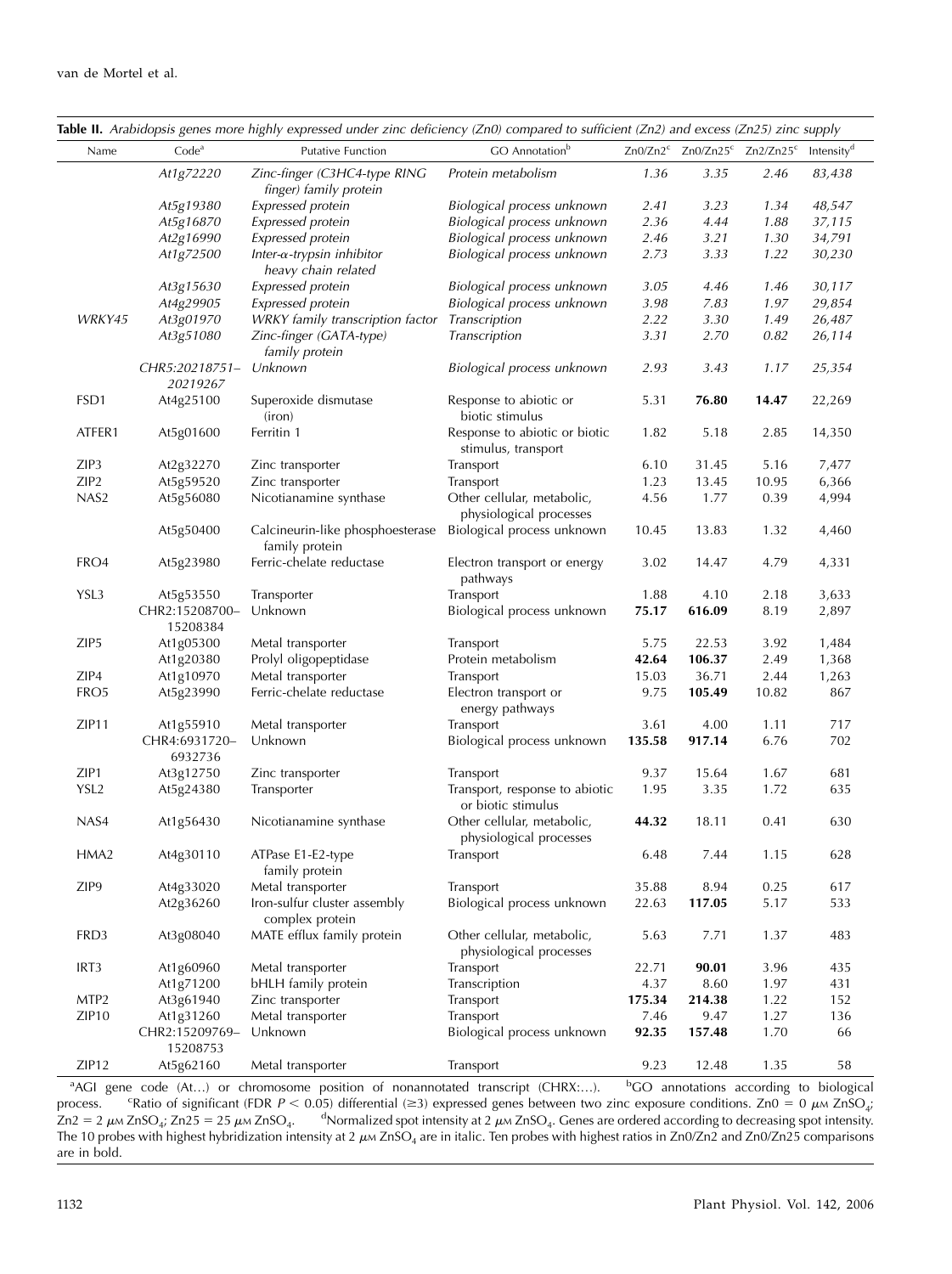expressed between all conditions (Tables I and II; Supplemental Table S3).

# Heterologous Microarray Hybridization

We used the same Arabidopsis array platform for heterologous hybridization with labeled T. caerulescens cDNA. From analysis of approximately 3,500 expressed sequence tags (ESTs), we previously determined that T. caerulescens shares about 85% to 90% DNA identity in coding regions with Arabidopsis (Rigola et al., 2006). However, since most probes present on the arrays were designed to fit less conserved regions of the Arabidopsis transcripts, we verified the suitability of cross-species hybridization of these arrays. First, Agilent Arabidopsis 1 oligonucleotide arrays, representing around 13,500 putative genes, were hybridized with labeled cDNA from Arabidopsis and T. caerulescens roots grown under sufficient zinc conditions. The spot intensities of the T. caerulescens hybridizations were on average only 1.7-fold lower than the spot intensities of Arabidopsis hybridizations, which is sufficient for reliable expression analysis. In addition, genomic DNA hybridization of T. caerulescens to the Agilent Arabidopsis 3 oligonucleotide array showed average 2.0-fold lower signal intensity for T. caerulescens compared to the Arabidopsis signal intensities. Overall, only probes corresponding to 220 genes did not hybridize with

T. caerulescens genomic DNA (less than 3-fold less signal intensity). These 220 genes were excluded from the dataset.

## Zinc Response in T. caerulescens

When comparing the expression of genes in roots of T. caerulescens plants grown on deficient, sufficient, and excess zinc media, we identified 350 genes that were significantly (false discovery rate [FDR]  $P < 0.05$ ) differentially expressed  $(\geq 3$ -fold) in any of the three possible comparisons. Only 50 of these were also differentially expressed in response to different zinc exposures in Arabidopsis. Six clusters were identified in this set upon cluster analysis (average linkage hierarchical clustering with uncentered correlation). Clusters I and II (Table III; Supplemental Table S5) consist of 38 genes that are more highly expressed at zinc deficiency compared to sufficient or excess zinc treatments. ZIP-like genes ZIP3, ZIP4, and ZIP9 are coexpressed, showing higher expression at sufficient zinc compared to excess zinc. This in contrast to the ZIP1 and ZIP2 genes, which are expressed at similar levels under zinc sufficiency and excess zinc. Other known metal homeostasis genes found in this cluster are the NAS4 and FRO5 genes. These were also found to be more highly expressed in zinc deficient Arabidopsis roots. The FSD1 iron superoxide dismutase, which

| Cluster | Name             | Code <sup>a</sup> | <b>Putative Function</b>                            | GO Annotation <sup>b</sup>                            | Zn0/Zn100 <sup>c</sup> | Zn0/Zn1000 <sup>c</sup> | Zn100/Zn1000 <sup>c</sup> | Intensity <sup>d</sup> |
|---------|------------------|-------------------|-----------------------------------------------------|-------------------------------------------------------|------------------------|-------------------------|---------------------------|------------------------|
|         | ZIP4             | AT1G10970.1       | Metal transporter                                   | Transport                                             | 2.47                   | 4.73                    | 1.91                      | 47,323                 |
|         | FSD1             | AT4G25100.1       | Iron superoxide<br>dismutase                        | Circadian rhythm                                      | 5.89                   | 30.04                   | 5.10                      | 6,430                  |
|         | ZIP3             | AT2G32270.1       | Zinc transporter                                    | Transport                                             | 2.22                   | 5.38                    | 2.43                      | 2,151                  |
|         | ZIP9             | AT4G33020.1       | Metal transporter                                   | Transport                                             | 1.95                   | 4.43                    | 2.27                      | 1,472                  |
| Ш       | CYP83A1          | AT4G13770.1       | Cytochrome P450<br>family protein                   | Response to abiotic or<br>biotic stimulus             | 6.70                   | 4.33                    | 0.65                      | 7,900                  |
|         |                  | AT1G20380.1       | Prolyl oligopeptidase,<br>putative                  | Protein metabolism                                    | 7.63                   | 4.95                    | 0.65                      | 4,007                  |
|         | ZIP1             | AT3G12750.1       | Zinc transporter                                    | Transport                                             | 9.33                   | 10.11                   | 1.08                      | 1,569                  |
|         | ZIP2             | AT5G59520.1       | Zinc transporter                                    | Transport                                             | 4.48                   | 3.49                    | 0.78                      | 1,539                  |
|         | NAS4             | AT1G56430.1       | Nicotianamine<br>synthase                           | Other cellular, metabolic,<br>physiological processes | 4.99                   | 3.55                    | 0.71                      | 1,432                  |
|         | ERD9             | AT1G10370.1       | Glutathione<br>S-transferase                        | Other cellular, metabolic,<br>physiological processes | 18.83                  | 8.17                    | 0.43                      | 902                    |
|         | FRO <sub>5</sub> | AT5G23990.1       | Ferric-chelate<br>reductase                         | Electron transport or<br>energy pathways              | 8.47                   | 7.10                    | 0.84                      | 391                    |
|         |                  | AT1G75260.1       | Isoflavone reductase<br>family protein              | Biological process<br>unknown                         | 9.42                   | 4.53                    | 0.48                      | 278                    |
|         |                  | AT5G06730.1       | Peroxidase                                          | Response to abiotic or<br>biotic stimulus             | 8.69                   | 5.41                    | 0.62                      | 276                    |
|         | CA2              | AT5G14740.1       | Carbonic anhydrase 2                                | Other metabolic processes                             | 50.67                  | 40.39                   | 0.80                      | 93                     |
|         | DIR <sub>5</sub> | AT1G64160.1       | Disease resistance-<br>responsive family<br>protein | Response to abiotic or<br>biotic stimulus             | 124.24                 | 67.00                   | 0.54                      | 82                     |

<sup>a</sup>AGI gene code (At...). b  ${}^{\text{b}}$ GO annotations according to biological process. <sup>c</sup>Ratio of significant (FDR  $P < 0.05$ ) differential ( $\geq$ 3) expressed genes between two zinc exposure conditions. Zn0 = 0  $\mu$ m ZnSO<sub>4</sub>; Zn100 = 100  $\mu$ m ZnSO<sub>4</sub>; Zn1000 = 1,000  $\mu$ m ZnSO<sub>4</sub>. Normalized spot intensity at 100  $\mu$ M ZnSO<sub>4</sub>. Genes are ordered according to decreasing spot intensity at 100  $\mu$ M ZnSO<sub>4</sub>. Ten probes with highest ratios for Zn0/Zn100 and Zn0/Zn1000 comparisons are presented in bold.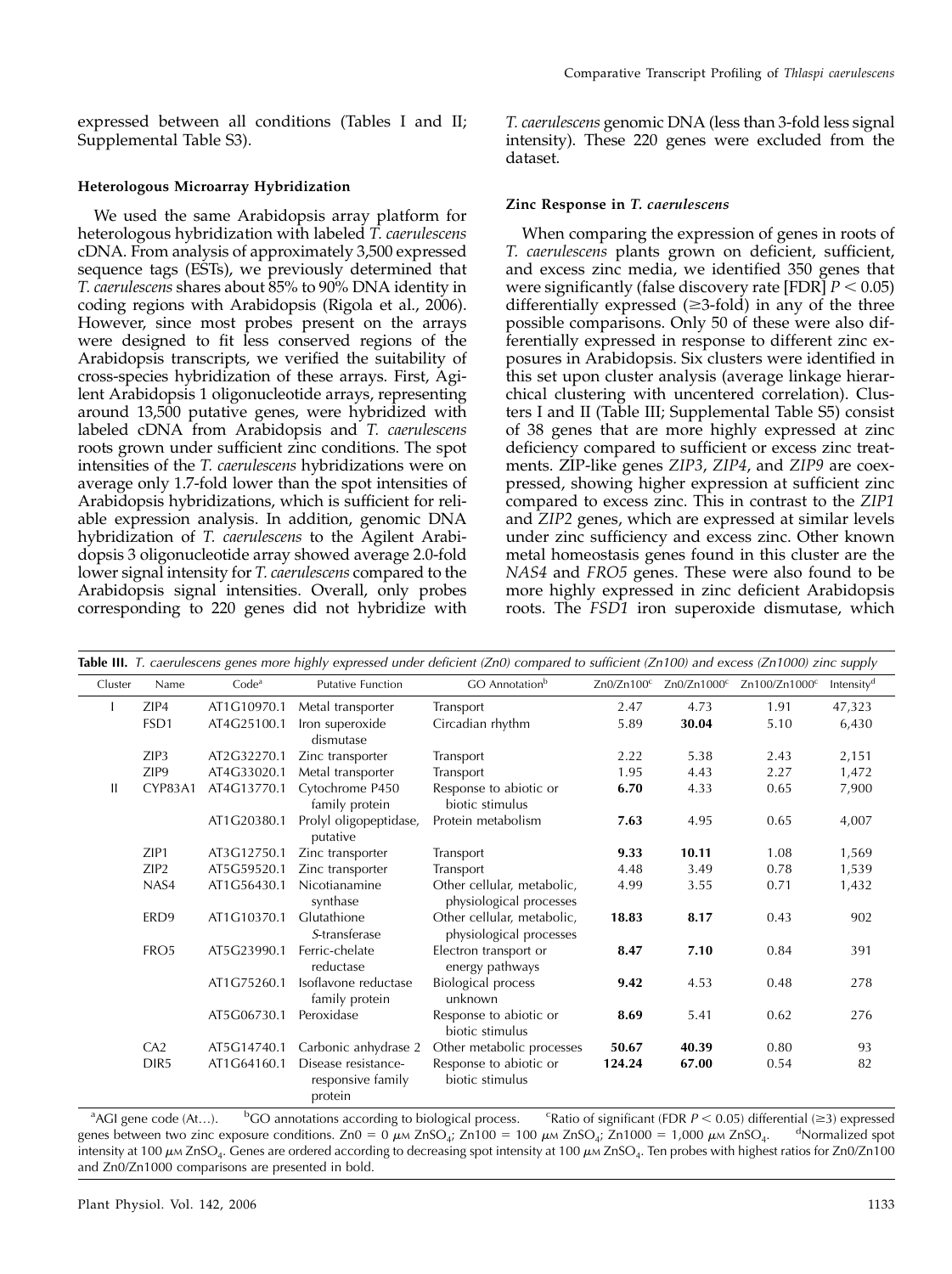was also found to be differentially expressed in Arabidopsis, is found in this cluster. The most differentially expressed gene encodes a Dirigent protein (DIR5), involved in lignin biosynthesis. This gene is hardly expressed under sufficient zinc conditions, which explains the strong differential expression.

Clusters IIIA and IIIB (Supplemental Table S6) consist of 74 and 16 genes, respectively, more highly expressed under deficient and excess zinc conditions compared to sufficient zinc. Genes in cluster IIIA are predominantly more highly expressed under zinc deficiency; genes in cluster IIIB are predominantly more highly expressed under excess zinc. Many genes associated with oxidative stress response, senescence, ethylene biosynthesis, and plant defense are found in these clusters, including genes encoding peroxidases and four plant defensin fusion genes (PDF1.1, PDF1.2b, PDF1.2c, and PDF1.3). There are 11 genes with an unknown function in this cluster, of which one is not annotated.

Clusters IVA and IVB (Supplemental Table S7) consist of 19 and 14 genes, respectively, all most highly expressed under excess zinc compared to the other two conditions. Two of these genes (At5g05250 and At2g41240) are also found in a similar cluster for Arabidopsis roots (Table I; Supplemental Table S2). Compared to Arabidopsis, the Thlaspi cluster is much smaller and lacks all of the iron homeostasis genes.

The remaining 189 genes fall into two additional clusters, generally more highly expressed under sufficient than under deficient conditions (Supplemental Tables S8 and S9). Almost half of these encode proteins with an unknown function. Many of the other genes are involved in general metabolism and stress response.

# Difference in Zinc Response between Arabidopsis and T. caerulescens

To identify genes that may be crucial for the adaptive differences between Arabidopsis and T. caerulescens, we compared the gene expression profiles between the two species for each of the tested physiological conditions. Taking into account that we performed a heterologous hybridization and that probes generally did not hybridize as efficiently to T. caerulescens cDNA as to Arabidopsis cDNA, we only considered significant probes with a more than 5-fold higher normalized hybridization signal in T. caerulescens compared to Arabidopsis in any of the three comparisons to be of biological relevance.

According to these criteria, in total 2,272 genes were found to be at least 5 times significantly more highly (FDR  $P < 0.05$ ) expressed in *T. caerulescens* compared to Arabidopsis (Supplemental Table S10). Of these genes, 420 (18.5%) were not found to be expressed in roots of Arabidopsis under comparable conditions (Supplemental Table S11). A large class of 1,147 of the 2,272 differentially expressed genes has an unknown biological function. Other classes represent genes en-

coding proteins involved in cellular processes, transport processes, stress response, and transcription. A total of 929 genes showed little variation in expression under the three tested conditions, suggesting a constitutively higher expression in T. caerulescens roots. To test if this expression is anyhow functionally related to metal stress adaptation, the functional distribution of this group was compared to that of all 2,272 differentially expressed genes, but this did not show specific gene classes to be overrepresented or underrepresented (data not shown). Only 121 of the 2,272 genes are differentially expressed in T. caerulescens in response to different zinc exposures. The most highly expressed genes among these are the ZIP4 and IRT3 metal transporters (Tables III and IV). Remarkable is the large difference in expression between T. caerulescens and Arabidopsis of four members of the PDF gene family (Table IV; Supplemental Table S12). These genes are especially highly expressed in T. caerulescens under deficient and excess zinc conditions compared to Arabidopsis. To facilitate the further analysis of this large class of genes, a selection was made of 235 genes, including the 50 most differentially expressed genes under zinc deficiency and genes of which the proposed function could be relevant in explaining the metal adaptation differences between both species (Table IV; Supplemental Table S12).

Next to putative metal homeostasis genes and stress response genes, several genes suggested to be involved in lignin biosynthesis (Ehlting et al., 2005) also were much more highly expressed in T. caerulescens compared to Arabidopsis. In addition to the higher expression of the lignin biosynthesis genes, genes potentially involved in suberin biosynthesis (CER3, CER6, and 11 LTP-genes) also were more highly expressed in T. caerulescens, though not as high as the lignin biosynthesis genes (Table IV; Supplemental Table S12). Out of 24 genes putatively involved in lignin biosynthesis, 11 were generally more than 10-fold higher differentially expressed and four were among the 15 highest expressors when absolute expression levels at sufficient zinc were considered (Table IV; Supplemental Table S12). This higher expression was expected to cause visible differences in lignification between T. caerulescens and Arabidopsis roots. To identify such differences, transverse sections of 4-, 6-, and 9-week-old roots from T. caerulescens and 4- and 6-week-old roots from Arabidopsis plants grown hydroponically at sufficient zinc supply were made and examined by UV microscopy at wavelengths that induce lignin and suberin autofluorescence. After 4 weeks, Arabidopsis roots only showed autofluorescence of the xylem and the outer wall of epidermis cells in sections taken 2 cm from the root tip (Fig. 2A). At this age, T. caerulescens roots also showed autofluorescence of the xylem vessels, and the inner wall of the endodermis cells also lighted up (Fig. 2, D and E). Epidermal fluorescence was not seen in T. caerulescens. Sections of older T. caerulescens root parts, more distant from the tip, showed stronger fluorescence of, especially, the endodermis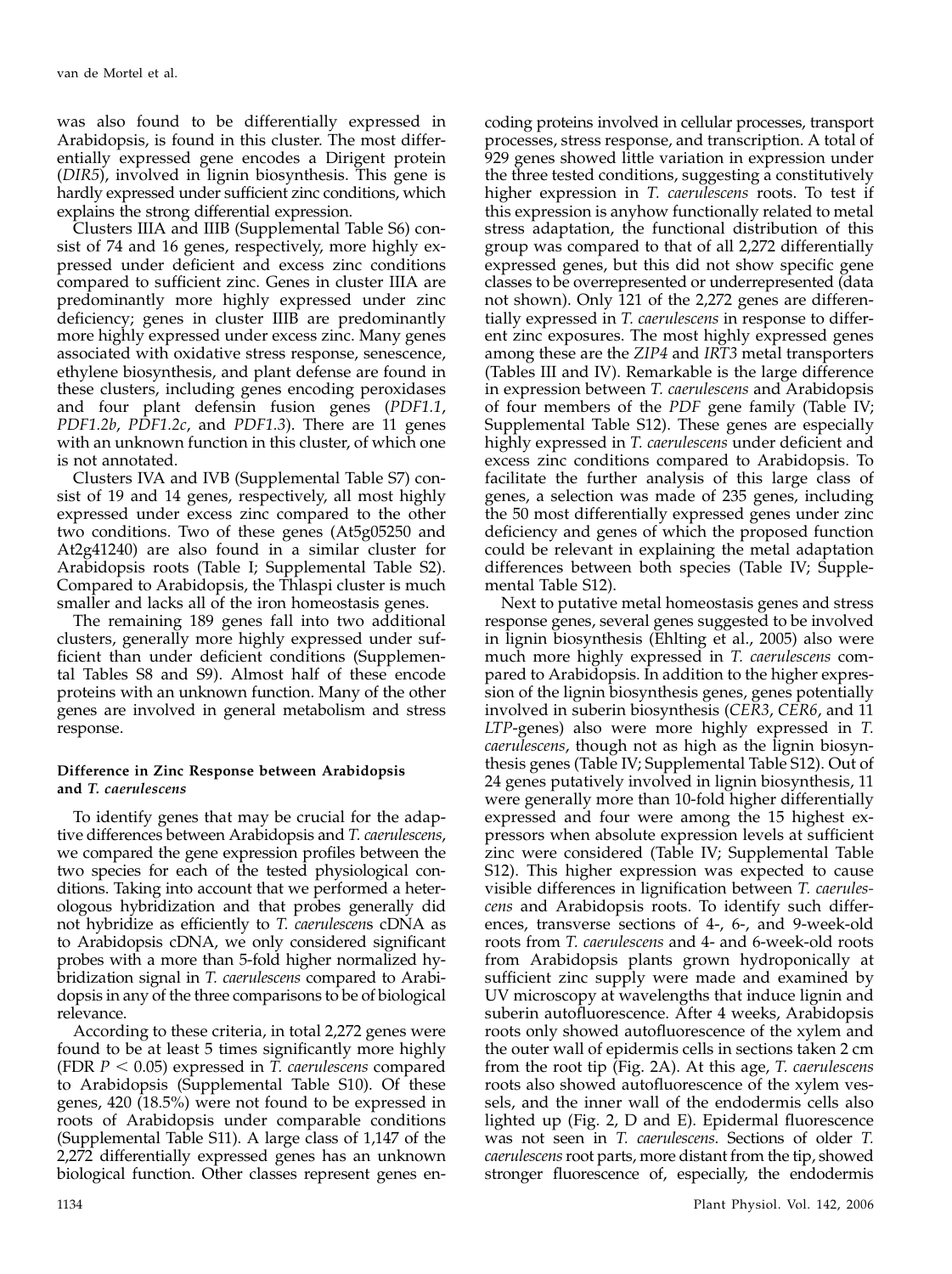|                  |                                    |                                                    |                                             |                         | Tc/At            |                                          |              | Tс                     |                                              |      | At                   |              |                        |
|------------------|------------------------------------|----------------------------------------------------|---------------------------------------------|-------------------------|------------------|------------------------------------------|--------------|------------------------|----------------------------------------------|------|----------------------|--------------|------------------------|
| Name             | Code <sup>a</sup>                  | <b>Putative Function</b>                           | GO Annotation <sup>b</sup>                  | Zn0 <sup>c</sup>        | Zn2 <sup>c</sup> | Zn0/ Zn100/ Zn1000/<br>Zn25 <sup>c</sup> | Zn0/         | Zn0/<br>Zn100° Zn1000° | Zn100/ Zn0/ Zn0/<br>Zn1000° Zn2° Zn25° Zn25° |      |                      | Zn2/         | Intensity <sup>d</sup> |
| PDF1.1           | At1g75830                          | Plant defensin-<br>fusion protein                  | Response to stress                          | 948.50                  | 10.17            | 717.66                                   | 8.38         | 0.65                   | 0.08                                         | 0.09 | 0.49                 | 5.49         | 12,363                 |
|                  | At4g02280                          | Suc synthase                                       | Metabolism; Suc<br>biosynthesis             | 597.18                  |                  | 131.02 1,369.28                          | 2.48         | 0.46                   | 0.18                                         |      | 0.54 1.05            | 1.93         | 20,639                 |
| RPL13C           | At3g48960                          | 60S ribosomal<br>protein L13                       | Protein biosynthesis 365.86 167.78          |                         |                  | 202.29                                   | 1.04         | 0.99                   | 0.96                                         |      | $0.47$ 0.55          | 1.16         | 47,849                 |
|                  | At5g43935                          | Flavonol<br>synthase                               | Metabolism;<br>flavonol synthesis           | 330.48 112.84           |                  | 211.01                                   | 1.38         | 1.31                   | 0.95                                         |      | $0.47$ 0.84          | 1.78         | 5,242                  |
|                  | At4g28005                          | Expressed<br>protein                               | Electron transport;<br>iron ion binding     | 280.19 123.06           |                  | 216.14                                   | 1.01         | 1.07                   | 1.05                                         |      | $0.45$ 0.82          | 1.84         | 10,503                 |
| PDF1.2b          | At2g26020                          | Plant defensin-<br>fusion protein                  | Response to stress                          | 260.94                  | 18.41            | 522.12                                   | 7.22         | 0.59                   | 0.08                                         |      | $0.51$ 1.19          | 2.33         | 3,264                  |
|                  | At5g28510                          | Ferredoxin<br>hydrogenase<br>protein               | Carbohydrate<br>metabolism                  |                         | 219.05 103.40    | 180.24                                   | 1.19         | 1.34                   | 1.13                                         |      | 0.56 1.10            | 1.97         | 60,950                 |
|                  | CHR4:11881512- Unknown<br>11882528 |                                                    | Biological process<br>unknown               | 201.76 144.61           |                  | 315.46                                   | 0.56         | 0.43                   | 0.76                                         |      | $0.40 \quad 0.67$    | 1.66         | 25,676                 |
|                  | At1g17710                          | Expressed protein                                  | Metabolism;<br>thiamine<br>biosynthesis     | 180.12                  | 26.33            | 115.19                                   | 2.99         | 0.71                   | 0.24                                         |      | $0.44$ 0.46          | 1.04         | 1,583                  |
| <b>PDF1.3</b>    | At2g26010                          | Plant defensin-fusion<br>protein                   | Response to stress                          | 166.01                  | 7.64             | 284.86                                   | 6.34         | 0.50                   | 0.08                                         | 0.29 | 0.86                 | 2.95         | 11,977                 |
|                  | At2g16200                          | Hypothetical protein                               | Biological process<br>unknown               | 161.28                  | 87.95            | 178.28                                   | 1.07         | 1.23                   | 1.15                                         | 0.58 | 1.35                 | 2.33         | 10,725                 |
|                  | At3g50270                          | Transferase family<br>protein                      | Response to stress                          | 153.69                  | 30.87            | 113.21                                   | 2.83         | 2.07                   | 0.73                                         |      | $0.57$ 1.53          | 2.69         | 3,598                  |
| DIR13            | At4g11190                          | dis. res.-responsive<br>family protein             | Metabolism; lignin<br>biosynthesis          | 149.04                  | 114.62           | 124.81                                   | 1.16         | 1.16                   | 1.00                                         | 0.89 | 0.97                 | 1.09         | 135,715                |
| PDF1.2c          | At5g44430                          | Plant defensin-fusion<br>protein                   | Response to stress                          | 139.17                  | 8.83             | 323.60                                   | 6.48         | 0.50                   | 0.08                                         |      | $0.41$ 1.17          | 2.85         | 11,917                 |
| APX2             | At3g09640                          | L-Ascorbate<br>peroxidase 1b                       | Response to stress                          | 137.11                  | 54.53            | 169.21                                   | 1.42         | 0.87                   | 0.61                                         | 0.57 | 1.08                 | 1.91         | 33,325                 |
| HAK5             | At4g13420<br>CHR4:9566304-         | Potassium transporter<br>Unknown                   | Cation transport<br>Biological process      | 121.37<br>121.07 138.45 | 36.31            | 124.20<br>117.38                         | 1.16<br>0.52 | 0.83<br>0.50           | 0.72<br>0.95                                 | 0.35 | 0.85<br>$0.60$ 0.48  | 2.47<br>0.81 | 14,613<br>4,470        |
|                  | 9565288<br>At5g41820               | Geranylgeranyl                                     | unknown<br>Protein metabolism               | 120.48 104.47           |                  | 72.61                                    | 0.51         | 0.45                   | 0.88                                         |      | $0.44$ 0.27          | 0.61         | 9,054                  |
|                  | At5g55430                          | transferase<br>Hypothetical protein                | Biological process<br>unknown               | 116.78                  | 52.60            | 27.51                                    | 1.52         | 1.32                   | 0.87                                         |      | $0.68$ 0.31          | 0.45         | 7,203                  |
|                  | At1g26360                          | Hypothetical protein                               | Metabolism; biotin<br>biosynthesis          | 111.19                  | 98.83            | 166.66                                   | 1.13         | 1.04                   | 0.92                                         |      | 1.00 1.56            | 1.55         | 5,549                  |
|                  | At3g13784                          | $\beta$ -Fructosidase                              | Metabolism;<br>carbohydrate<br>metabolism   | 104.90                  | 84.25            |                                          | 31.02 1.18   | 1.06                   | 0.89                                         |      | $0.95$ 0.31          | 0.33         | 2,545                  |
|                  | CHR2:5739298-<br>5739397           | Unknown                                            | Biological process 103.32 111.21<br>unknown |                         |                  | 176.21                                   | 0.58         | 0.44                   | 0.76                                         | 0.62 | 0.75                 | 1.21         | 22,083                 |
|                  | At1g06030                          | pfkB-type<br>carbohydrate<br>kin. prot.            | D-Rib metabolism                            | 101.24                  | 46.43            | 129.15 1.42                              |              | 0.95                   | 0.67                                         |      | $0.65$ 1.22 1.87     |              | 26,682                 |
|                  | At1g14960                          | Major latex protein<br>related                     | Unknown; defense<br>related                 | 98.69                   | 66.29            |                                          | 71.91 1.06   | 1.08                   | 1.02                                         |      | $0.71$ $0.78$ 1.11   |              | 89,031                 |
|                  | At4g21950                          | Hypothetical protein                               | Biological process<br>unknown               | 98.10                   | 50.35            |                                          | 30.94 1.12   | 0.79                   | 0.71                                         |      | $0.57$ 0.25          | 0.43         | 1,744                  |
|                  | At3g59590                          | Jacalin lectin family<br>protein                   | Biological process<br>unknown               | 96.47                   | 76.25            | 48.03                                    | 0.88         | 1.12                   | 1.27                                         |      | $0.70 \quad 0.56$    | 0.80         | 14,688                 |
|                  | At2g16490                          | XH domain-containing Biological process<br>protein | unknown                                     | 96.25                   | 98.11            | 220.05                                   | 0.47         | 0.38                   | 0.80                                         |      | $0.48$ 0.86          | 1.80         | 20,789                 |
|                  | At4g23150                          | Protein kinase family<br>protein                   | Protein metabolism                          | 94.01                   | 88.21            | 220.21                                   | 0.53         | 0.46                   | 0.87                                         |      | $0.50$ $1.08$ $2.17$ |              | 8,278                  |
| PHT <sub>3</sub> | At5g43360                          | Inorganic phosphate<br>transporter                 | Phosphate transport                         | 93.26                   | 38.32            |                                          | 78.99 1.77   | 1.23                   | 0.70                                         |      | $0.73$ 1.04          | - 1.44       | 19,836                 |
|                  | At1g49250                          | ATP-dependent DNA<br>ligase protein                | DNA repair                                  | 91.87                   | 50.56            |                                          | 31.91 1.34   | 1.19                   | 0.89                                         |      | $0.74$ 0.41          | 0.56         | 2,284                  |
|                  | CHR5:19326437- Unknown<br>19325921 |                                                    | Biological process<br>unknown               |                         | 91.69 106.55     | 132.71                                   | 0.48         | 0.41                   | 0.84                                         |      | $0.56$ $0.59$ $1.05$ |              | 10,162                 |

Table IV. A selection of 109 genes more highly expressed in T. caerulescens (Tc) compared to Arabidopsis (At)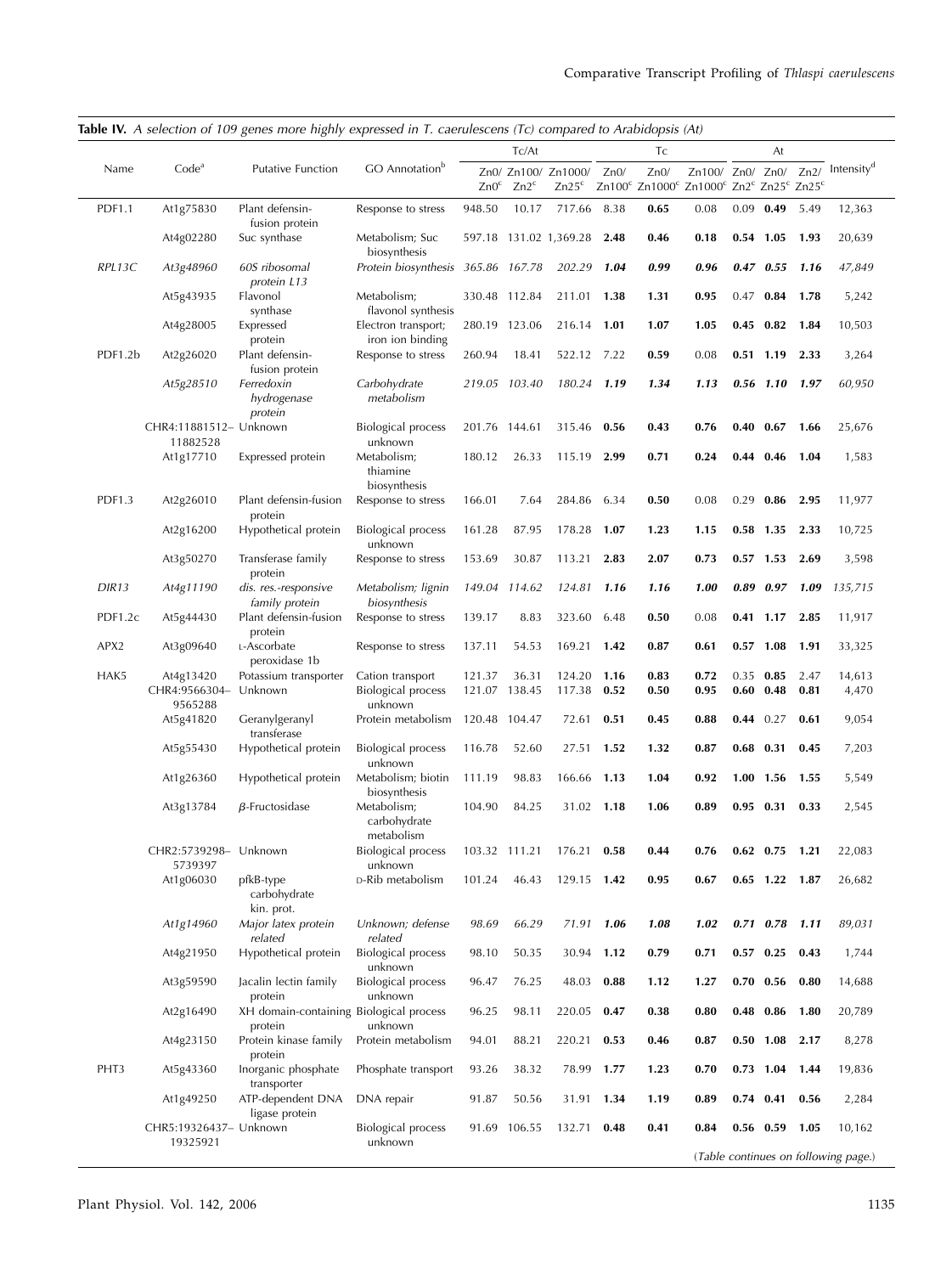|                   |                                    |                                                    |                                           |                  | Tc/At            |                                               |      | Tc   |                                                                                                                                          |      | At                   |      |                        |
|-------------------|------------------------------------|----------------------------------------------------|-------------------------------------------|------------------|------------------|-----------------------------------------------|------|------|------------------------------------------------------------------------------------------------------------------------------------------|------|----------------------|------|------------------------|
| Name              | Code <sup>a</sup>                  | <b>Putative Function</b>                           | GO Annotation <sup>b</sup>                | Zn0 <sup>c</sup> | Zn2 <sup>c</sup> | Zn0/ Zn100/ Zn1000/ Zn0/<br>Zn25 <sup>c</sup> |      | Zn0/ | Zn100/ Zn0/ Zn0/ Zn2/<br>Zn100 <sup>c</sup> Zn1000 <sup>c</sup> Zn1000 <sup>c</sup> Zn2 <sup>c</sup> Zn25 <sup>c</sup> Zn25 <sup>c</sup> |      |                      |      | Intensity <sup>d</sup> |
|                   | CHR5:26539519- Unknown             |                                                    | Biological process                        | 91.58            |                  | 128.49 148.44                                 | 0.51 | 0.42 | 0.82                                                                                                                                     |      | $0.71 \quad 0.67$    | 0.95 | 15,584                 |
|                   | 26539835<br>At1g62690              | Expressed protein                                  | unknown<br>Biological process             | 91.31            | 46.75            | 68.49                                         | 1.01 | 0.89 | 0.89                                                                                                                                     |      | $0.51 \quad 0.67$    | 1.30 | 2,325                  |
|                   | CHR3:23273840- Unknown             |                                                    | unknown<br>Biological process             | 87.80            |                  | 96.98 208.78                                  | 0.60 | 0.43 | 0.71                                                                                                                                     |      | $0.66$ 1.01          | 1.53 | 14,196                 |
|                   | 23274356<br>At1g40087              | Hypothetical protein                               | unknown<br>Biological process             | 87.50            | 41.06            | 56.51                                         | 1.41 | 1.20 | 0.85                                                                                                                                     |      | $0.66$ 0.77          | 1.17 | 1,915                  |
|                   | CHR2:7453552-                      | Unknown                                            | unknown<br>Biological process             | 87.17            |                  | 84.55 441.91                                  | 0.52 | 0.40 | 0.76                                                                                                                                     |      | $0.51$ 2.01          | 3.97 | 28,488                 |
|                   | 7452536<br>At2g38250               | DNA-binding protein                                | unknown<br>Transcription                  | 84.05            |                  | 57.36 120.09                                  | 0.54 | 0.40 | 0.76                                                                                                                                     | 0.37 | 0.58                 | 1.58 | 23,033                 |
|                   | At2g21330                          | Fru-bisphosphate<br>aldolase                       | Metabolism                                | 78.66            | 32.23            | 73.24                                         | 1.77 | 1.04 | 0.59                                                                                                                                     | 0.72 | 0.96                 | 1.33 | 91,786                 |
|                   | At5g58330                          | Malate<br>dehydrogenase                            | Metabolism                                | 77.13            |                  | 54.94 107.84                                  | 0.62 | 0.48 | 0.77                                                                                                                                     |      | $0.44$ 0.67          | 1.52 | 7,882                  |
|                   | At2g35740                          | Sugar transporter<br>family protein                | Transport                                 | 75.23            |                  | 81.52 143.47                                  | 0.56 | 0.43 | 0.76                                                                                                                                     |      | $0.60$ 0.81          | 1.34 | 11,976                 |
|                   | CHR4:6561567- Unknown<br>6560402   |                                                    | Biological process<br>unknown             | 73.91            |                  | 119.35 209.56                                 | 0.51 | 0.42 | 0.83                                                                                                                                     |      | $0.83$ 1.20          | 1.45 | 7,686                  |
|                   | At2g30830                          | 2-Oxoglutarate-<br>dependent<br>dioxygenase        | Metabolism                                | 71.27            | 17.04            | 19.01                                         | 2.49 | 2.14 | 0.86                                                                                                                                     |      | $0.60$ 0.57          | 0.96 | 5,756                  |
|                   | CHR1:13243304- Unknown<br>13243548 |                                                    | Biological process<br>unknown             | 70.40            |                  | 35.47 141.84                                  | 1.61 | 0.41 | 0.26                                                                                                                                     |      | $0.81$ 0.83          | 1.02 | 1,853                  |
|                   | CHR1:11026453- Unknown<br>11026996 |                                                    | Biological process<br>unknown             | 70.20            |                  | 101.45 231.20                                 | 1.29 | 1.31 | 1.02                                                                                                                                     |      | 1.38 2.50            | 1.81 | 199                    |
|                   | At4g28750                          | PSI reaction center<br>subunit IV                  | Photosynthesis                            | 69.01            |                  | 41.98 227.92                                  | 0.55 | 0.42 | 0.77                                                                                                                                     | 0.33 | 1.39                 | 4.19 | 15,894                 |
|                   | CHR3:7075276- Unknown<br>7075592   |                                                    | <b>Biological process</b><br>unknown      | 68.68            | 66.19            | 26.01                                         | 0.95 | 1.07 | 1.12                                                                                                                                     |      | $0.92 \quad 0.40$    | 0.44 | 2,637                  |
| 4CLL8             | At5g38120                          | 4-Coumarate-CoA<br>ligase family<br>protein        | Metabolism; lignin<br>biosynthesis        | 68.48            | 60.18            | 53.69                                         | 0.69 | 0.96 | 1.39                                                                                                                                     |      | $0.61$ 0.75          | 1.24 | 5,574                  |
|                   | At5g37980                          | NADP-dependent<br>oxidoreductase                   | Response to abiotic<br>or biotic stimulus | 68.30            | 63.11            | 71.61                                         | 0.68 | 0.55 | 0.81                                                                                                                                     |      | $0.63$ 0.58          | 0.92 | 12,423                 |
| GA4H              | At1g80340                          | $GA$ 3- $\beta$ -dioxygenase                       | Metabolism; GA<br>biosynthesis            | 67.35            | 16.56            | 23.69                                         | 4.79 | 4.08 | 0.85                                                                                                                                     |      | 1.18 1.44 1.22       |      | 1,155                  |
|                   | At3g50940                          | AAA-type ATPase<br>family protein                  | Biological process<br>unknown             | 66.42            | 46.58            | 54.31                                         | 1.01 | 0.83 | 0.82                                                                                                                                     |      | $0.71 \quad 0.68$    | 0.95 | 2,803                  |
| LTP4              | At5g59310                          | Lipid transfer protein 4 Transport                 |                                           | 47.97            | 48.95            | 52.56                                         | 0.51 | 1.02 | 1.98                                                                                                                                     |      | $0.52$ 1.12          | 2.13 | 5,979                  |
| 4CLL3             | At1g20500                          | 4-Coumarate-CoA<br>ligase family                   | Metabolism; lignin<br>biosynthesis        | 47.67            | 45.86            | 53.39                                         | 0.65 | 0.90 | 1.39                                                                                                                                     |      | $0.62$ 1.01          | 1.62 | 3,956                  |
| MTP8              | At3g58060                          | Cation efflux family<br>protein                    | Cation transport                          | 43.33            | 29.35            | 3.05                                          | 0.67 | 0.71 | 1.06                                                                                                                                     | 0.45 | 0.05                 | 0.11 | 2,693                  |
| KAT1              | At5g46240                          | Inward-rectifying<br>potassium channel             | Cation transport                          | 40.06            | 34.09            | 40.41                                         | 1.10 | 1.15 | 1.05                                                                                                                                     |      | $0.93$ 1.16          | 1.24 | 4,106                  |
| MT <sub>2</sub> A | At3g09390                          | Metallothionein<br>protein                         | Response to stress;<br>copper binding     | 32.47            | 20.25            | 84.39                                         | 1.40 | 0.51 | 0.37                                                                                                                                     |      | $0.87$ 1.33          |      | 1.52 131,218           |
| 4CLL2             | At1g20490                          | AMP-dependent<br>synthetase/ligase                 | Metabolism; lignin<br>biosynthesis        | 27.24            | 37.52            | 26.07                                         | 0.79 | 0.94 | 1.19                                                                                                                                     | 1.08 | 0.90                 | 0.83 | 15,214                 |
|                   | At1g73550                          | Lipid transfer protein<br>(LTP) family protein     | Transport                                 | 24.68            | 13.12            | 10.12                                         | 1.09 | 0.96 | 0.88                                                                                                                                     |      | 0.58 0.39            | 0.68 | 13,278                 |
| NRAMP3            | At2g23150                          | NRAMP metal ion                                    | Cation transport                          | 23.97            | 7.86             | 18.56                                         | 2.07 | 0.89 | 0.43                                                                                                                                     |      | $0.68$ 0.69          | 1.02 | 18,082                 |
| DIR <sub>11</sub> | At1g22900                          | transporter 3<br>Disease resistance-<br>responsive | Metabolism; lignin<br>biosynthesis        | 23.47            | 17.99            | 14.33                                         | 1.10 | 1.44 | 1.31                                                                                                                                     |      | $0.84$ 0.88          | 1.04 | 3,974                  |
| CCR <sub>2</sub>  | At1g80820                          | fam. prot.<br>Cinnamyl-CoA                         | Metabolism; lignin                        | 22.03            | 10.81            | 10.86                                         | 1.24 | 1.60 | 1.29                                                                                                                                     |      | $0.61$ $0.79$ $1.30$ |      | 22,963                 |
| DIR <sub>23</sub> | At3g13660                          | reductase<br>dis. res.-response                    | biosynthesis<br>Metabolism; lignin        | 17.36            | 52.11            | 16.87                                         | 0.52 | 1.32 | 2.56                                                                                                                                     |      | 1.55 1.29            | 0.83 | 2,860                  |
| CCRL14            | At5g19440                          | protein related<br>Cinnamyl-alcohol                | biosynthesis<br>Metabolism; lignin        | 17.20            | 9.07             | 11.55                                         | 1.03 | 1.07 | 1.04                                                                                                                                     |      | $0.54$ 0.72 1.32     |      | 98,965                 |
| HMA4              | At2g19110                          | dehydrogenase<br>ATPase E1-E2-type                 | biosynthesis<br>Cation transport          | 16.41            | 11.15            | 15.36                                         | 1.73 | 0.96 | 0.56                                                                                                                                     |      |                      |      | 1.18 0.90 0.77 105,390 |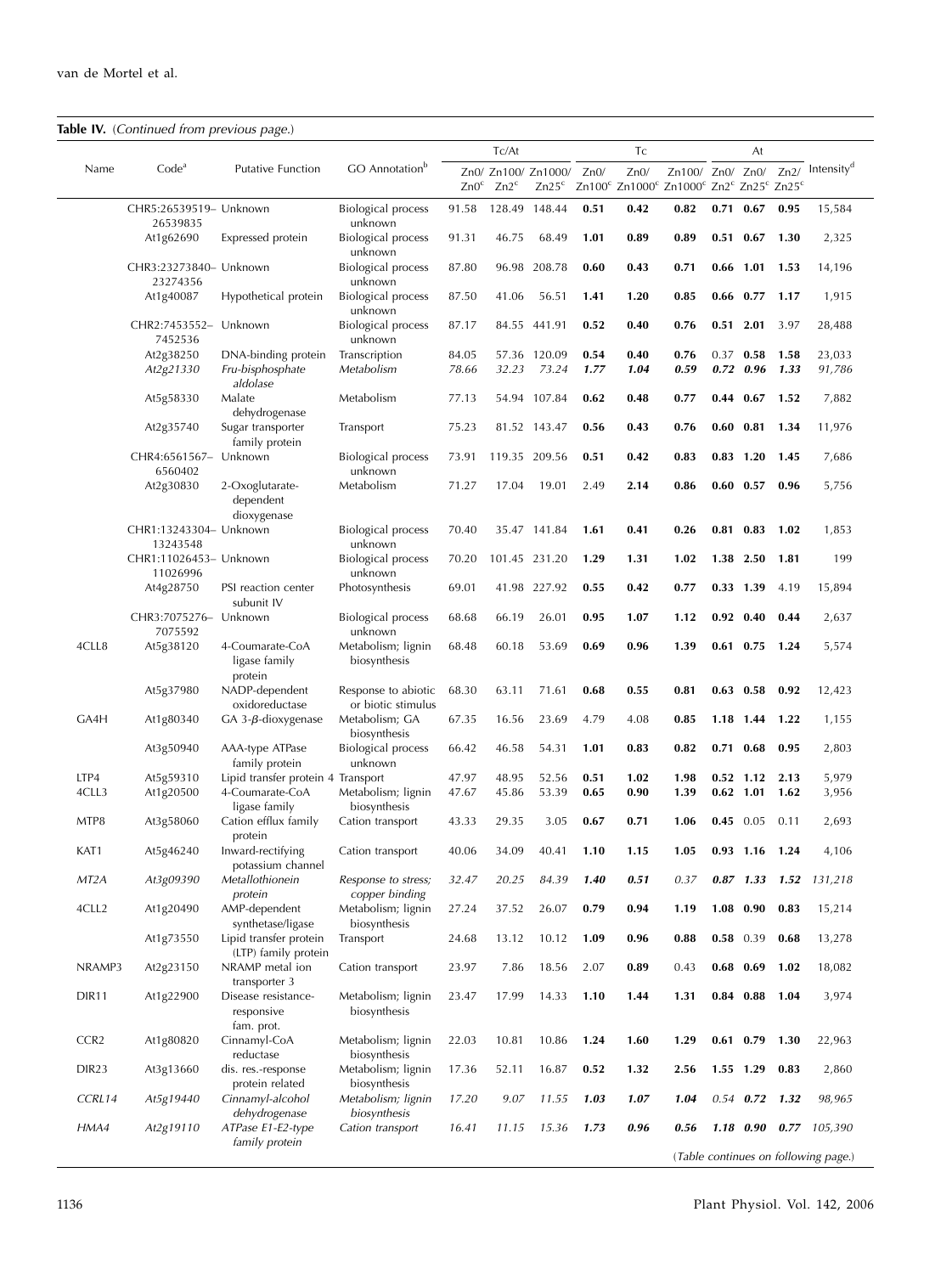|                   |                    |                                                             |                                     |                          | Tc/At                      |                              |      | Tс                            |                               | At                       |                                    |               |               |
|-------------------|--------------------|-------------------------------------------------------------|-------------------------------------|--------------------------|----------------------------|------------------------------|------|-------------------------------|-------------------------------|--------------------------|------------------------------------|---------------|---------------|
| Name              | Code <sup>a</sup>  | <b>Putative Function</b>                                    | GO Annotation <sup>b</sup>          | Zn0/<br>Zn0 <sup>c</sup> | Zn100/<br>Zn2 <sup>c</sup> | Zn1000/<br>Zn25 <sup>c</sup> | Zn0/ | Zn0/<br>$Zn100^c$ Zn1000 $^c$ | Zn100/<br>Zn1000 <sup>c</sup> | Zn0/<br>Zn2 <sup>c</sup> | Zn0/<br>$Zn25^c$ Zn25 <sup>c</sup> | Zn2/          | Intensity $d$ |
| IRT3              |                    | At1g60960 Metal transporter                                 | Cation transport                    | 13.82                    | 123.65                     | 281.56                       | 2.54 | 4.42                          | 1.74                          |                          | 22.71 90.04                        | 3.96          | 42,981        |
| bHLH100           |                    | At2g41240 bHLH fam. prot.                                   | Transcription                       | 13.62                    | 3.24                       | 0.59                         | 0.89 | 0.09                          | 0.10                          | 0.21                     | 0.00                               | 0.02          | 2,195         |
| CAX7              |                    | At5g17860 Cation exchanger                                  | Cation transport                    | 12.79                    | 7.33                       | 13.12                        | 1.69 | 0.90                          | 0.53                          | 0.97                     | 0.92                               | 0.95          | 850           |
| <b>DIR20</b>      |                    | At1g58170 dis. res.-responsive<br>protein related           | Metabolism; lignin<br>biosynthesis  | 11.93                    | 7.22                       | 6.05                         | 2.15 | 2.30                          | 1.07                          | 1.30                     | 1.17                               | 0.90          | 2,774         |
|                   |                    | At1g62500 Lipid transfer<br>protein (LTP)<br>family protein | Transport                           | 11.85                    | 6.77                       | 12.80                        | 1.22 | 1.13                          | 0.93                          | 0.70                     |                                    | 1.22 1.75     | 7,639         |
| CADL <sub>5</sub> | At4g39330 Mannitol | dehydrogenase                                               | Metabolism; lignin<br>biosynthesis  | 10.12                    | 15.81                      | 11.44                        | 0.46 | 0.82                          | 1.79                          | 0.72                     |                                    | $0.93$ 1.30   | 14,903        |
| KUP3              |                    | At3g02050 Potassium transporter Cation transport            |                                     | 9.69                     | 9.38                       | 9.58                         | 1.12 | 1.11                          | 0.99                          | 1.08                     | 1.09                               | 1.01          | 3,395         |
| CER3              |                    | At5g02310 Eceriferum3 protein                               | Transcription; zinc<br>binding      | 9.54                     | 9.31                       | 11.15                        | 1.20 | 1.03                          | 0.86                          | 1.17                     | 1.20                               | 1.03          | 5,275         |
| FAH1              |                    | At4g36220 Cyt. P450 84A1<br>ferulate-5<br>hydroxylase       | Metabolism; lignin<br>biosynthesis  | 9.27                     | 22.78                      | 18.70                        | 0.63 | 0.77                          | 1.23                          | 1.54                     | 1.56                               | 1.01          | 95,951        |
| CCRL3             |                    | At1g09500 Cinnamyl-alcohol<br>dehydrogenase<br>family       | Metabolism; lignin<br>biosynthesis  | 8.79                     | 3.65                       | 8.81                         | 2.60 | 1.25                          | 0.48                          | 1.08                     |                                    | $1.25$ 1.15   | 1,147         |
| GLP11c            |                    | At3g04180 Germin-like protein                               | Metabolism; lignin<br>biosynthesis  | 8.78                     | 6.75                       | 8.16                         | 1.13 | 0.51                          | 0.46                          | 0.87                     | 0.48                               | 0.55          | 355           |
| COMTL8            |                    | At1g63140 O-Methyltransferase                               | Metabolism; lignin<br>biosynthesis  | 8.15                     | 14.35                      | 6.42                         | 0.62 | 1.05                          | 1.71                          | 1.09                     | 0.83                               | 0.76          | 636           |
| CAX9              |                    | At3g14070 Cation exchanger                                  | Cation transport                    | 8.03                     | 3.53                       | 4.89                         | 1.17 | 0.96                          | 0.83                          | 0.51                     | 0.59                               | 1.15          | 1,454         |
| ZIP10             |                    | At1g31260 Metal transporter                                 | Cation transport                    | 7.66                     | 33.02                      | 17.24                        | 1.73 | 4.20                          | 2.43                          | 7.46                     | 9.47                               | 1.27          | 5,104         |
| CCRL13            |                    | At5g14700 Cinnamyl-CoA<br>reductase related                 | Metabolism; lignin<br>biosynthesis  | 7.63                     | 1.33                       | 1.15                         | 4.84 | 5.01                          | 1.04                          | 0.84                     | 0.75                               | 0.89          | 531           |
|                   |                    | At3g22120 Lipid transfer<br>protein (LTP)<br>family prot.   | Transport                           | 7.17                     | 6.07                       | 8.20                         | 1.02 | 1.59                          | 1.56                          | 0.86                     |                                    | $1.82$ 2.11   | 16,632        |
|                   |                    | CCOMTL1 At1g67980 Caffeoyl-CoA 3-O-<br>methyltransferase    | Metabolism; lignin<br>biosynthesis  | 7.10                     | 0.83                       | 8.45                         | 3.64 | 1.01                          | 0.28                          | 0.42                     |                                    | $1.20$ 2.83   | 1,191         |
| LTP3              |                    | At5g59320 Lipid transfer<br>protein 3                       | Other physiological<br>processes    | 7.01                     | 18.79                      | 15.18                        | 0.52 | 1.08                          | 2.09                          | 1.39                     |                                    | 2.35 1.69     | 11,235        |
|                   |                    | At4g00165 Lipid transfer<br>protein (LTP)<br>family protein | Transport                           | 6.98                     | 13.36                      | 7.89                         | 0.50 | 0.93                          | 1.86                          | 0.95                     |                                    | $1.05$ 1.10   | 9,474         |
|                   |                    | At5g48490 Lipid transfer<br>protein (LTP)<br>family protein | <b>Transport</b>                    | 6.31                     | 4.75                       | 7.23                         | 1.29 | 0.93                          | 0.72                          | 0.97                     |                                    | $1.07$ $1.10$ | 108,087       |
| CAD1              |                    | At4g34230 Cinnamyl-alcohol<br>dehydrogenase                 | Metabolism; lignin<br>biosynthesis  | 6.22                     | 5.96                       | 5.05                         | 1.27 | 1.19                          | 0.94                          | 1.22                     |                                    | $0.97$ 0.79   | 64,332        |
| HMA3              |                    | At4g30120 ATPase E1-E2-type<br>family protein               | Cation transport                    | 6.05                     | 5.70                       | 1.98                         | 0.98 | 1.20                          | 1.23                          | 0.92                     |                                    | $0.39$ 0.43   | 5,882         |
| CADL1             |                    | At1g72680 Cinnamyl-alcohol<br>dehydrogenase                 | Metabolism; lignin<br>biosynthesis  | 5.85                     | 5.17                       | 6.06                         | 0.82 | 0.79                          | 0.97                          | 0.72                     | 0.82                               | 1.14          | 13,341        |
| COMTL4            |                    | At1g21130 O-Methyltransferase                               | Metabolism; lignin<br>biosynthesis  | 5.79                     | 3.27                       | 8.12                         | 1.76 | 1.36                          | 0.78                          | 0.99                     |                                    | 1.91 1.93     | 7,465         |
| YSL7              |                    | At1g65730 Oligopeptide<br>transporter OPT<br>fam. prot.     | Cation transport                    | 5.76                     | 3.43                       | 6.95                         | 1.43 | 0.81                          | 0.57                          | 0.85                     |                                    | $0.98$ 1.15   | 1,121         |
| IRT <sub>2</sub>  |                    | At4g19680 Iron-responsive<br>transporter                    | Cation transport                    | 5.72                     | 1.17                       | 0.06                         | 1.83 | 1.37                          | 0.75                          | 0.38                     |                                    | $0.01$ 0.04   | 962           |
| CLA3              |                    | At2g27250 CLAVATA3<br>CLAVATA3/ESR<br>related               | Signal transduction;<br>development | 5.56                     | 14.73                      | 6.84                         | 0.40 | 1.27                          | 3.20                          | 1.05                     |                                    | 1.56 1.49     | 48,437        |
|                   |                    | At1g73780 Lipid transfer<br>protein (LTP)<br>family protein | Transport                           | 5.48                     | 7.98                       | 4.49                         | 0.65 | 1.31                          | 2.00                          | 0.95                     |                                    | $1.07$ 1.12   | 14,883        |
| ZIP4              |                    | At1g10970 Metal transporter                                 | Cation transport                    | 4.88                     | 29.66                      | 37.86                        | 2.47 | 4.73                          | 1.91                          |                          | 15.03 36.71                        | 2.44          | 47,323        |
| CER <sub>3</sub>  |                    | At5g02300 Eceriferum3 protein                               | Transcription; zinc<br>binding      | 4.87                     | 15.64                      | 24.65                        | 0.57 | 0.40                          | 0.70                          | 1.83                     |                                    | $2.02$ 1.10   | 29,407        |
| CCRL9             |                    | At2g23910 Cinnamyl-CoA<br>reductase related                 | Metabolism; lignin<br>biosynthesis  | 4.83                     | 6.46                       | 5.13                         | 0.53 | 0.71                          | 1.34                          | 0.71                     |                                    | $0.76$ 1.07   | 2,244         |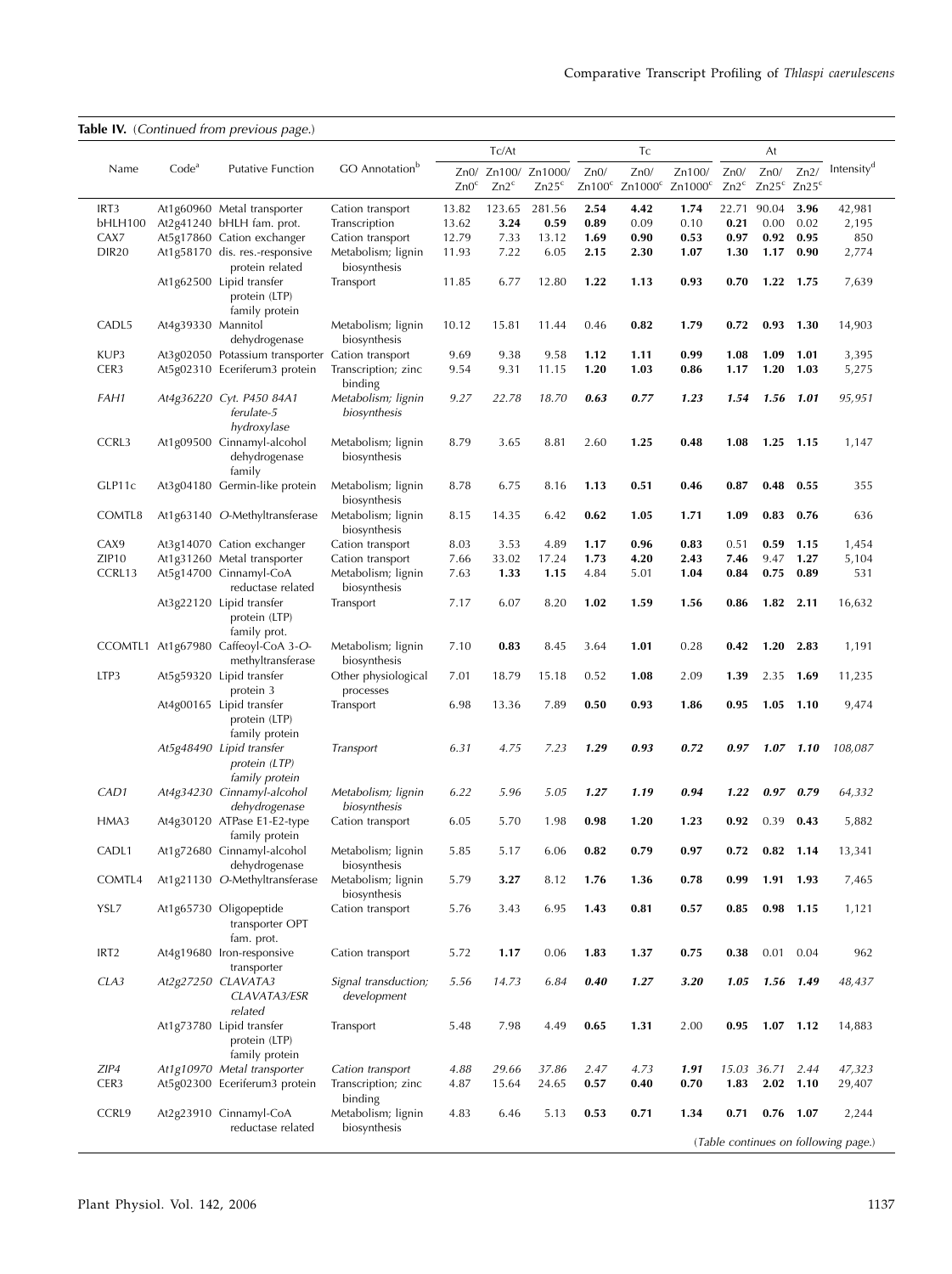|                   |                    | <b>Table IV.</b> (Continued from previous page.)            |                                          |                          |                            |                              |                            |                             |                               |                          |                           |                           |                        |
|-------------------|--------------------|-------------------------------------------------------------|------------------------------------------|--------------------------|----------------------------|------------------------------|----------------------------|-----------------------------|-------------------------------|--------------------------|---------------------------|---------------------------|------------------------|
|                   |                    |                                                             |                                          |                          | Tc/At                      |                              |                            | Tc                          |                               |                          | At                        |                           |                        |
| Name              | Code <sup>a</sup>  | <b>Putative Function</b>                                    | GO Annotation <sup>b</sup>               | Zn0/<br>Zn0 <sup>c</sup> | Zn100/<br>Zn2 <sup>c</sup> | Zn1000/<br>Zn25 <sup>c</sup> | Zn0/<br>Zn100 <sup>c</sup> | Zn0/<br>Zn1000 <sup>c</sup> | Zn100/<br>Zn1000 <sup>c</sup> | Zn0/<br>Zn2 <sup>c</sup> | Zn0/<br>Zn25 <sup>c</sup> | Zn2/<br>Zn25 <sup>c</sup> | Intensity <sup>d</sup> |
| 4CLL9             |                    | At5g63380 4-Coumarate-CoA<br>ligase family<br>protein       | Metabolism; lignin<br>biosynthesis       | 4.73                     | 3.83                       | 5.73                         | 1.06                       | 0.80                        | 0.75                          | 0.86                     | 0.97                      | 1.12                      | 4,488                  |
| LTP <sub>2</sub>  |                    | At2g38530 Nonspecific lipid<br>transfer protein 2           | Other physiological<br>processes         | 4.58                     | 6.23                       | 5.44                         | 0.72                       | 1.05                        | 1.46                          | 0.98                     | 1.24                      | 1.27                      | 39,419                 |
| $MT-2B$           |                    | At5g02380 Metallothionein<br>protein 2B                     | Response to stress;<br>copper binding    | 4.38                     | 2.30                       | 6.50                         | 1.72                       | 0.66                        | 0.38                          | 0.90                     | 0.97                      | 1.08                      | 164,846                |
|                   |                    | At4g22460 Lipid transfer<br>protein (LTP)<br>family protein | Transport                                | 4.25                     | 16.23                      | 4.82                         | 0.46                       | 0.92                        | 1.99                          | 1.77                     | 1.05                      | 0.59                      | 21,693                 |
| LAC <sub>07</sub> | At3g09220          | Laccase family<br>protein                                   | Metabolism; lignin<br>biosynthesis       | 3.85                     | 4.20                       | 5.20                         | 0.95                       | 0.96                        | 1.01                          | 1.04                     | 1.30                      | 1.26                      | 27,502                 |
| CER <sub>6</sub>  |                    | At1g68530 Very-long-chain<br>fatty acid cond.<br>enzyme     | Metabolism                               | 3.58                     | 11.07                      | 5.34                         | 0.43                       | 1.26                        | 2.92                          | 1.33                     | 1.88                      | 1.41                      | 2,808                  |
| FER4              | At2g40300 Ferritin |                                                             | Iron ion homeostasis                     | 3.50                     | 6.72                       | 5.20                         | 0.92                       | 1.45                        | 1.58                          | 1.77                     | 2.16                      | 1.22                      | 3,330                  |
| MTP1              | At2g46800          | Zinc transporter                                            | Cation transport                         | 3.33                     | 4.66                       | 5.62                         | 0.64                       | 0.60                        | 0.94                          | 0.89                     | 1.01                      | 1.13                      | 67,213                 |
| FRD3              | At3g08040          | MATE efflux family<br>protein                               | Iron ion homeostasis                     | 3.08                     | 11.86                      | 23.52                        | 1.46                       | 1.01                        | 0.69                          | 5.63                     | 7.71                      | 1.37                      | 6,335                  |
| 4CL1              |                    | At1g51680 4-Coumarate-CoA<br>ligase 1                       | Metabolism; lignin<br>biosynthesis       | 3.05                     | 5.23                       | 0.99                         | 1.01                       | 1.29                        | 1.28                          | 1.73                     | 0.42                      | 0.24                      | 28,495                 |
|                   |                    | At3g43720 Lipid transfer<br>protein (LTP)<br>family protein | Transport                                | 2.84                     | 6.24                       | 6.13                         | 0.53                       | 0.86                        | 1.61                          | 1.17                     | 1.86                      | 1.58                      | 4,113                  |
| AE <sub>6</sub>   |                    | At5g16340 AMP-binding<br>protein                            | Metabolism; lignin<br>biosynthesis       | 2.70                     | 3.66                       | 5.55                         | 0.70                       | 0.60                        | 0.85                          | 0.95                     | 1.23                      | 1.29                      | 5,392                  |
| NAS <sub>2</sub>  |                    | At5g56080 Nicotianamine<br>synthase                         | Electron transport or<br>energy pathways | 1.22                     | 6.47                       | 2.96                         | 0.86                       | 0.73                        | 0.85                          | 4.56                     | 1.77                      | 0.39                      | 41,042                 |
| ZIP5              | At1g05300          | Metal transporter                                           | Cation transport                         | 0.93                     | 2.34                       | 6.50                         | 2.29                       | 3.23                        | 1.41                          | 5.75                     | 22.54                     | 3.92                      | 4,438                  |
| FRO <sub>5</sub>  | At5g23990          | Ferric-chelate<br>reductase                                 | Electron transport or<br>energy pathways | 0.43                     | 0.49                       | 6.32                         | 8.47                       | 7.10                        | 0.84                          | 9.75                     | 105.46                    | 10.82                     | 391                    |

Included are the 50 most differentially expressed genes under zinc deficiency and genes encoding putative metal homeostasis-related transporters, lignin biosynthesis proteins, transcription factors, and signal transduction proteins.  ${}^{\text{a}}$ AGI gene code (At...) or chromosome position of nonannotated transcript (CHRX:...).  $b$ GO annotations according to biological process. <sup>c</sup>Ratio of significant (FDR  $P < 0.05$ ) differential ( $\geq 3$  or 5) expressed genes between two zinc exposure conditions. Values are ratios based on the average log ratios of two biological replicates. Zn0 = 0  $\mu$ MM  $ZnSO_4$ ; Zn2 = 2  $\mu$ m ZnSO<sub>4</sub>; Zn25 = 25  $\mu$ m ZnSO<sub>4</sub>; Zn100 = 100  $\mu$ m ZnSO<sub>4</sub>; Zn1000 = 1,000  $\mu$ m ZnSO4. <sup>d</sup>Normalized spot intensity at 100  $\mu$ <sub>M</sub>  $ZnSO_4$ . Fifteen genes with highest normalized spot intensity at 100  $\mu$ M ZnSO<sub>4</sub> are in italic. Genes not significantly differentially expressed are in bold  $(P \ge 0.05)$ .

cells compared to the younger parts. In Arabidopsis, this staining was much weaker (Fig. 2, B and C). The formation of a second layer with endodermis-like fluorescent staining was observed in the older Thlaspi roots (Fig. 2, F and G) but never in Arabidopsis roots (Fig. 2, B and C).

#### Semiquantitative Reverse Transcription-PCR

For confirmation of the microarray expression profiling data, a small subset consisting of differentially expressed genes and random genes was subjected to semiquantitative reverse transcription (RT)-PCR. In the absence of T. caerulescens DNA sequences suitable for designing species-specific PCR primers, orthologous T. caerulescens gene fragments were first amplified by low-stringency PCR using Arabidopsis-specific primers and confirmed by DNA sequencing. This sequence was used to design primers for semiquantitative RT-PCR hybridizing at comparable positions of

T. caerulescens and Arabidopsis gene sequences. Expression of the target genes was studied in both root and leaf tissues of plants grown hydroponically at different zinc supply conditions (Fig. 3). In general, the root expression levels determined by semiquantitative RT-PCR were comparable to those determined by microarray analysis, confirming the significance of the heterologous microarray hybridization results.

When considering the expression in leaves, there are some striking differences between Arabidopsis and T. caerulescens that could not be observed in the root microarray comparison. First of all, the expression of three of the four NAS genes is different between the two species. AtNAS1 is predominantly expressed in roots in Arabidopsis. In contrast, TcNAS1 only shows detectable expression in leaves of T. caerulescens. AtNAS3 is mainly expressed under zinc deficiency in both roots and leaves of Arabidopsis. In T. caerulescens, the TcNAS3 gene is much more strongly expressed in leaves than in roots, with only a slightly higher expression at lower zinc supply levels. In Arabidopsis,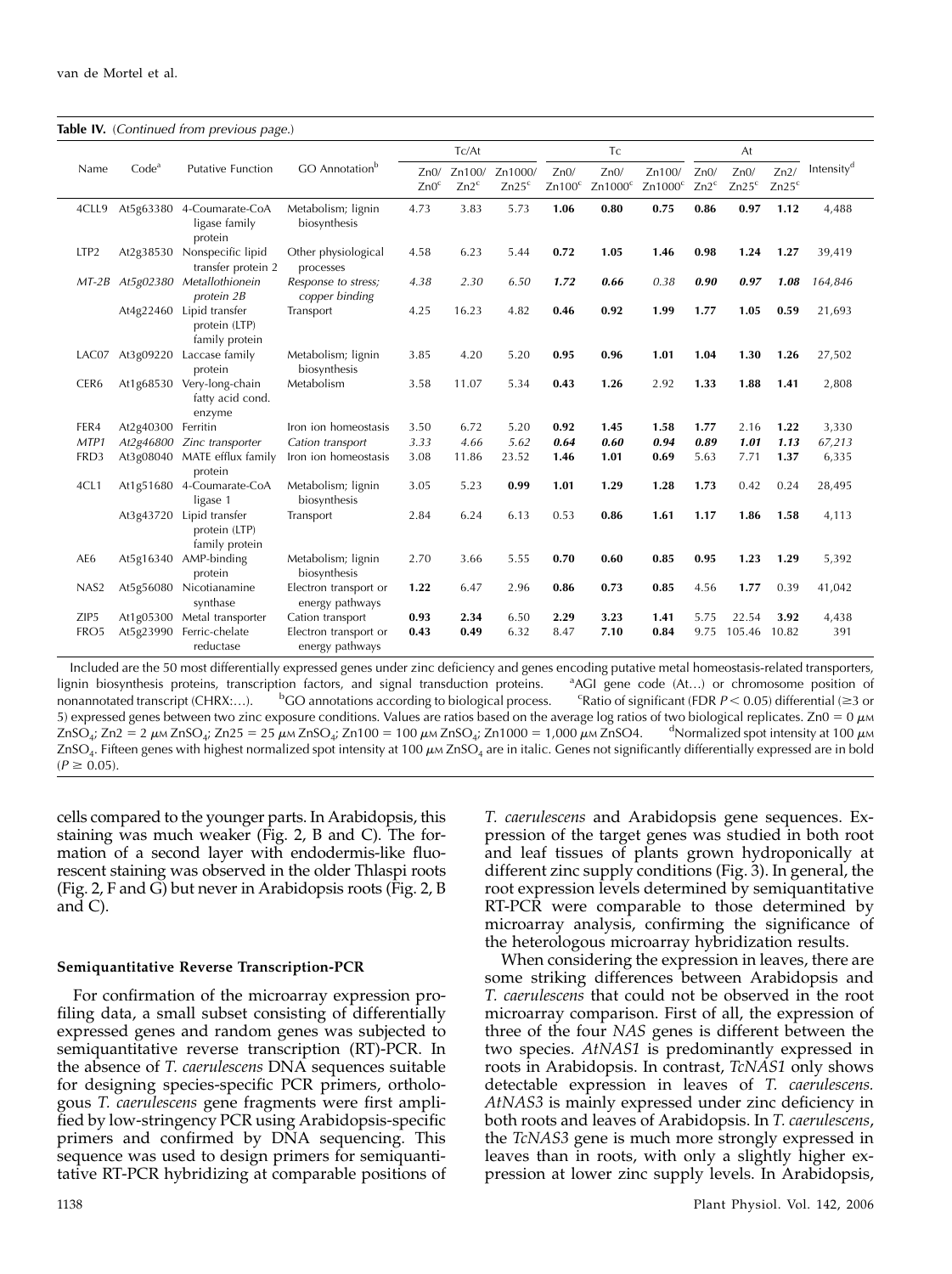

Figure 2. UV autofluorescence of lignin and suberin deposition in comparable cross sections of roots of hydroponically grown Arabidopsis (A, B, and C) and T. caerulescens (D, E, F, and G). A, Cross section made 2 cm from the tip of a 4-week-old Arabidopsis root showing blue UV fluorescence of the xylem vessels and the epidermis outer cell walls. B, Cross section made 2 cm from the root tip of a 6-week-old Arabidopsis root showing strong UV fluorescence of the xylem vessels and light fluorescence of the inner wall of endodermis cells. C, Cross section made 6 cm from the root tip of a 6-week-old Arabidopsis root showing strong UV fluorescence of the xylem and faint fluorescence of the inner wall of the endodermis cells. D, Cross section made 2 cm from the tip of a 4-week-old T. caerulescens root showing strong UV fluorescence of the xylem vessels and the inner walls of the endodermis cells. E, Close-up of a cross section made 1 cm from the root tip of a 4-week-old T. caerulescens root showing the UV fluorescence of the xylem vessels and the inner walls of the endodermis cells. F, Cross section made 6 cm from the root tip of a 6-week-old T. caerulescens root showing UV fluorescence of the xylem vessels and the inner or outer walls of endodermis cells. Remarkable is the apparent formation of a second layer of endodermis cells, of which the inner walls are also fluorescent. G, Cross section of a 9-week-old T. caerulescens root made 6 cm from the root tip showing two layers of endodermis, both of which show UV fluorescence. cx, Cortex; en, endodermis; x, xylem. Bar = 20  $\mu$ m.

AtNAS4 is induced by zinc deficiency in roots and zinc excess in leaves. The TcNAS4 in T. caerulescens does not show zinc-responsive expression and is constitutively expressed in the roots and leaves. Of four NAS genes, only AtNAS2 and TcNAS2 show comparable expression in both species.

When comparing the other differentially expressed genes, TcAPX2, TcHMA4, and TcZIP4 (ZNT1) are all constitutively expressed in T. caerulescens leaves. Expression of these genes was either not detected in Arabidopsis leaves (APX2 and HMA4) or only detected at zinc deficiency conditions (ZIP4). Also, the expression of FER1 and FRO4 in leaves differs between the two species: TcFER1 is induced under zinc excess conditions while AtFER1 is induced under low zinc concentrations, and TcFRO4 is not expressed in the leaves while AtFRO4 is slightly induced at sufficient and excess zinc conditions. The HAK5 potassium

Plant Physiol. Vol. 142, 2006 1139

transporter and the CSD1 copper/zinc superoxide dismutase genes show similar expression in leaves and roots of both species. In Arabidopsis, the At1g20380 gene (encoding a putative prolyl oligopeptidase) is strongly induced at low zinc conditions, whereas the T. caerulescens ortholog is more or less constitutively expressed at low levels in roots and leaves. ZIP1 is also constitutively lowly expressed in T. caerulescens roots and leaves, but induced in Arabidopsis roots at zinc deficiency. Furthermore, we found the IRT1 iron transporter gene to be very differently expressed in Arabidopsis compared to T. caerulescens. AtIRT1 is induced by excess zinc in Arabidopsis roots. For TcIRT1, this induction is much weaker in T. caerulescens roots, and the overall expression levels also are much lower than for the AtIRT1 gene, confirming the observed absence of this gene from Thlaspi cluster IV (Supplemental Table S7).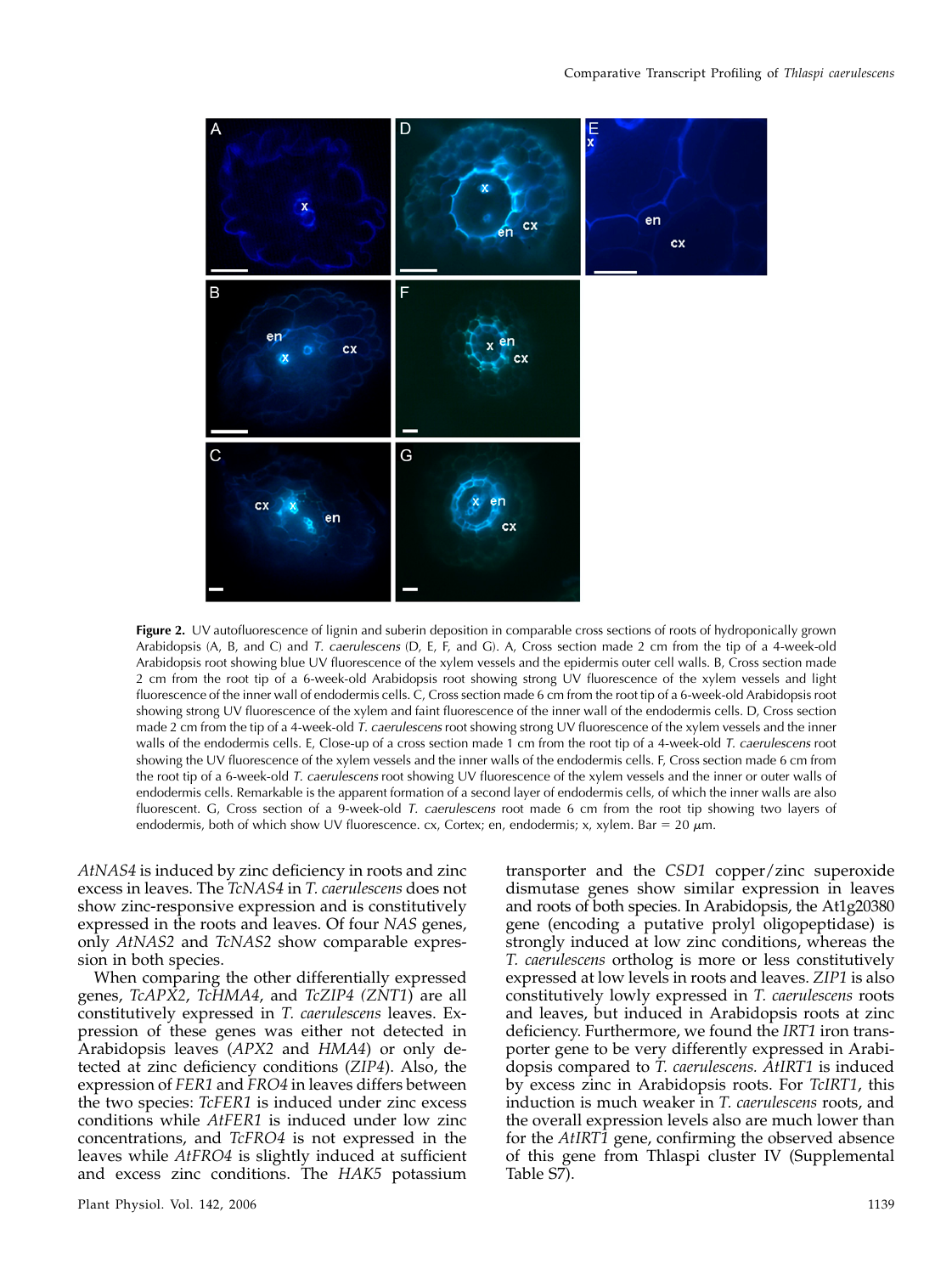Figure 3. Comparative semiquantitative RT-PCR of selected putative metal homeostasis-related differentially expressed genes (APX2 to At1g20380) and three randomly picked genes (At1g27950 to At5g50400) in Arabidopsis (At) and T. caerulescens (Tc). For amplification, species-specific primers were designed at comparable locations in each orthologous gene pair. Roots and leaves were harvested separately after 1 week of exposure of 3-week-old plants to 0, 2, and  $25 \mu$ M ZnSO<sub>4</sub> for Arabidopsis and 0, 2, 10, 100, and 1,000  $\mu$ <sub>M</sub> ZnSO<sub>4</sub> for T. caerulescens. APX2, L-ascorbate peroxidase, At3g09640; FER1, ferritin, At5g01600; FRO4, ferric chelate reductase-like, At5g23980; HAK5, potassium transporter, At4g13420; HMA4, zinc ATPase E1-E2 type, At2g19110; IRT1, Fe(II) transporter, At4g19690; NAS1, nicotianamine synthase, At5g04950; NAS2, nicotianamine synthase, At5g56080; NAS3, nicotianamine synthase, At1g09240; NAS4, nicotianamine synthase, At1g56430; ZIP1, zinc transporter, At3g12750; ZIP4, zinc transporter, At1g10970; bHLH100, bHLH transcription factor, At2g41240; CSD1, copper/zinc superoxide dismutase, At1g08830; putative prolyl oligopeptidase, At1g20380; lipid transfer protein related, At1g27950; Suc synthase, At4g02280; calcineurin-like phosphoesterase, At5g50400. Tubulin (At1g04820) was used as a control for equal cDNA use.



#### DISCUSSION

In this study, we investigated the expression of genes in roots of the nonaccumulator species Arabidopsis in response to exposure to three very different zinc concentrations in hydroponic culture. We postulate that genes that show differential expression under different zinc exposures are most likely to be involved in metal homeostasis. Most of these will be differentially expressed as a consequence of downstream changes in the physiological status of plants due to changes in metal homeostasis, but a few genes will be directly involved in regulating metal homeostasis. In trying to identify the latter ones, we also examined the differential expression of genes in the zinc hyperaccumulator *T. caerulescens*. Of the three metals we tested, only zinc homeostasis is clearly different between the two species. While Arabidopsis is not able to maintain nontoxic zinc levels in roots upon exposure to excess zinc levels in the nutrient solution (Fig. 1A; Becher et al., 2004; Talke et al., 2006), T. caerulescens is perfectly able to do this even while translocating high amounts of zinc to the leaves (Fig. 1A; Assunção et al., 2003b). After only 1 week, the zinc content in T. *caerulescens* is not as high as previously found by Assunção et al. (2003a), who measured after several weeks of exposure. Unexpectedly, iron accumulates in the roots of both T. caerulescens and Arabidopsis at increasing zinc concentrations (Fig. 1BI). Based on absence of an effect of iron status on zinc uptake in T. caerulescens (Lombi et al., 2002) and the antagonistic effect found for Arabidopsis seedlings (Thomine et al., 2003), we expected no effect or an antagonistic effect of the zinc status on iron uptake. The synergistic effect we found suggests that both species may increase their iron uptake as a response to a possible risk of iron deficiency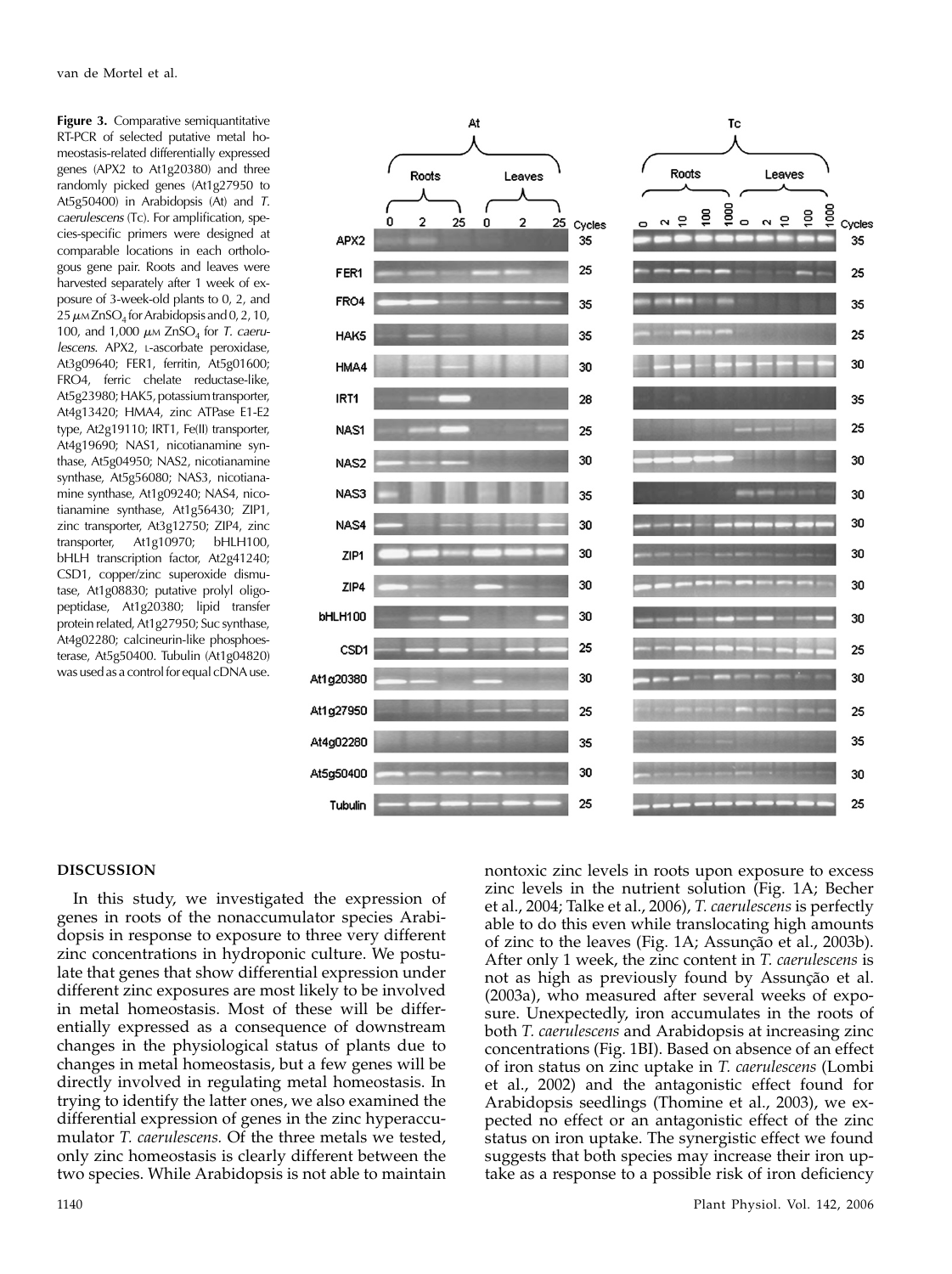in leaves. If so, this strategy is effective since no actual decrease is seen in iron concentration in T. caerulescens leaves and only a slight decrease is observed in Arabidopsis leaves (Fig. 1BII). For manganese, there is an antagonistic response of decreased uptake upon increased zinc uptake in the roots (Fig. 1C).

When examining gene expression in the same material of both species, we expected that genes that are differentially expressed between the two species, and especially those that show a difference in response to changes in the external zinc concentration, may be crucial to the adaptive difference between a zinc accumulator and a nonaccumulator. Previously, aspects of the metal accumulator versus nonaccumulator gene expression comparison have been studied for Arabidopsis and A. halleri (Becher et al., 2004; Weber et al., 2004; Talke et al., 2006). In addition to those studies, we compared and verified root gene expression under three different zinc exposure conditions (deficient, sufficient, and excess zinc) that clearly lead to different zinc concentrations in roots and leaves of both species. Another important addition to previous studies is that the Agilent 3 oligo microarray we used contains approximately 40,000 probes representing more than 27,000 annotated genes and more than 10,000 nonannotated transcripts (http://www.chem. agilent.com) and is thus an almost complete representation of the Arabidopsis transcriptome. We propose that genes that are induced in expression upon transfer to zinc deficiency or upon transfer to excess zinc are most interesting for further understanding of zinc homeostasis in Arabidopsis. Among the first class are some genes already known to be involved in zinc homeostasis, such as ZIP2, 4, 5, and 9, NAS2, and HMA2 genes (Grotz et al., 1998; Wintz et al., 2003; Talke et al., 2006). In addition, we confirmed previous suggestions of genes to be involved in zinc homeostasis, such as ZIP1, 3, and 10, IRT3, MTP2, and NAS4, to be more highly expressed under zinc deficiency. ZIP1, NAS2, and NAS4 were also induced in A. halleri in response to low zinc supply (Becher et al., 2004). Our results now suggest there are at least 10 different members of the ZIP gene family (Guerinot and Eide, 1999) that play a role in zinc uptake in roots (ZIP1, 2, 3, 4, 5, 9, 10, 11, and 12, and IRT3). Hypothesizing that these transporters are involved in transport of cations across the plasma membrane, it is unlikely that all of them are involved in the uptake of zinc in the same tissue. Most likely, these transporters exert a similar function in different parts of the root or are located in intracellular membranes.

Of the other two known zinc transporters induced by zinc deficiency, HMA2 has been implicated in transport of zinc into the vasculature, either to promote zinc export from root to shoot via the xylem or from shoot to root via the phloem (Eren and Argüello, 2004; Hussain et al., 2004). In the first case, higher expression under zinc deficiency could be a response to a higher zinc demand from the shoot; in the latter, it could be to accommodate the higher zinc demand of

the root by remobilizing zinc from the shoot. The very strong induction of MTP2 is remarkable. Rather than MTP1 (previously known as ZAT), which is constitutively expressed in Arabidopsis (van der Zaal et al., 1999; Kobae et al., 2004), the induction of MTP2 by zinc deficiency suggests a specific role of this transporter in counteracting the effect of zinc deficiency.

Metals are often chelated in planta to NA. The absence of NA has severe effects on metal homeostasis, as was observed in the *chloronerva* mutant of tomato (Lycopersicon esculentum; Ling et al., 1999) or in NA metabolizing NAAT-overexpressing tobacco (Nicotiana tabacum) plants (Takahashi et al., 2003). NA is formed by trimerization of S-adenosylmethionine catalyzed by the enzyme NAS. Arabidopsis contains four NAS genes, at least three of which are able to catalyze the last step in the synthesis of NA (Suzuki et al., 1999; Becher et al., 2004; Weber et al., 2004). Only NAS2 and NAS4 are more highly expressed in roots under zinc deficiency compared to sufficiency (Fig. 3A), but the presence of several, apparently paralogous NAS genes with different overlapping gene expression profiles suggests complementary and possibly redundant functions.

In addition to the higher expression of NAS genes, some YSL genes also are induced by zinc deficiency. These genes are implicated in transport of metal-NA chelates within the plant (Curie et al., 2001; Waters et al., 2006) and possibly the entry of metals into the phloem or xylem (DiDonato et al., 2004). We find expression of YSL2 and YSL3 to be only slightly affected by different zinc treatments, and contrary to the observations by Schaaf et al. (2005), we find the genes to be slightly induced by lower zinc concentrations. Recently, Waters et al. (2006) also showed there is an induction of YSL3 in Arabidopsis grown under zinc deficiency conditions. Unexpected was the high zinc deficiency-induced expression of FRD3, FRO4, and FRO5. Although the *frd3* mutant has a zinc accumulation phenotype, FRD3 has been mainly implicated in iron homeostasis (Lahner et al., 2003; Green and Rogers, 2004). FRO4 and FRO5 resemble the ferric chelate reductase gene FRO2 (Robinson et al., 1999), but, in contrast to FRO2, their expression is not induced in Arabidopsis roots upon iron deficiency (Mukherjee et al., 2005; Wu et al., 2005). The current results suggest a much broader role in general metal homeostasis of these genes than previously thought.

In addition to these genes, we identified 328 other probes with a similar differential transcription profile (Table II; Supplemental Table S3), indicating a similar involvement in zinc homeostasis for the corresponding genes (Eisen et al., 1998). For some of these probes, the only indication of a corresponding gene came from massive parallel sequence signature analysis (Meyers et al., 2004), as no Arabidopsis gene was annotated at that position. Three of these are among the 10 most differentially expressed when comparing zinc deficient and sufficient conditions. So far we have not identified the corresponding genes. For three other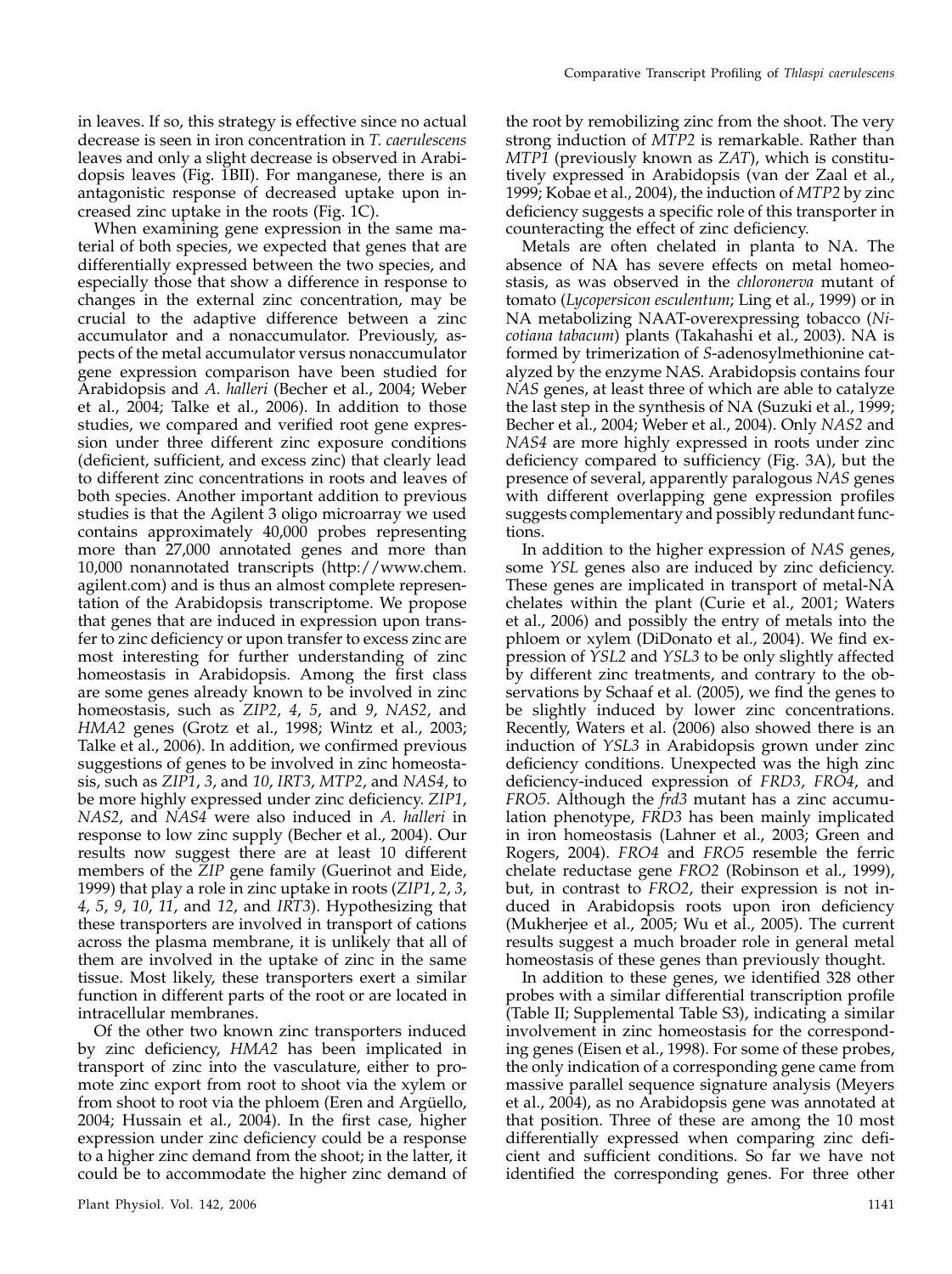genes in this cluster, a prolyl oligopeptidase (At1g20380), a calcineurin-like phosphoesterase (At5g50400), and a bHLH family protein (At1g71200), knockout (KO) mutants were examined but not found to display any aberrant phenotype under differential zinc exposure (data not shown). Prolyl oligopeptidase and calcineurin-like phosphoesterase need metals, possibly also zinc, to function properly. The same holds for the iron-sulfur cluster assembly protein and carbonic anhydrase 1. This can explain their zinc-responsive expression profile.

Another large cluster of 128 differentially expressed genes is more highly expressed upon exposure to zinc excess. Expression of many of these appears to be associated with the defense against oxidative stress caused by this treatment (e.g. peroxidase, respiratory burst oxidase proteins). This cluster also comprises genes of families that are associated with iron deficiency response, such as ZIP genes (IRT1, IRT2, ZIP8), FRO genes (FRO1, 2, 3), MTPs (MTP3, 8), a NAS gene (NAS1), an oligopeptide transporter (OPT3), and IREG2. A large fraction of these was also found to be differentially expressed in the comparison between wild-type Arabidopsis and the fit1 mutant (Colangelo and Guerinot, 2004). The *fit1* mutant is defective in a bHLH transcription factor controlling several genes involved in iron deficiency response. When comparing the list of 72 genes of which the expression is (partially) dependent on FIT1 (Colangelo and Guerinot, 2004) with the zinc excess-induced cluster (Table I; Supplemental Table S2), there are 30 genes in common. This apparent interaction between zinc and iron homeostasis in Arabidopsis, with zinc excess leading to iron deficiency, is not supported by a clear decrease in iron concentration in Arabidopsis leaves (Fig. 1), suggesting that this change in gene expression is indeed effective in avoiding actual iron deficiency in leaves.

For T. caerulescens, the zinc deficiency and zinc excess response is slightly different from Arabidopsis. This does not seem to be due to technical hybridization differences. The expression of the T. caerulescens genes confirmed by RT-PCR corresponded very well with the results obtained from the microarray analysis (Fig. 3; Supplemental Table S13). One cluster of coregulated genes is clearly differently expressed in T. caerulescens compared to Arabidopsis (Table III; Supplemental Table S5). Whereas in Arabidopsis the three ZIP family members ZIP3, ZIP4, and ZIP9 are only more highly expressed under zinc deficiency, their T. caerulescens orthologs are also relatively highly expressed under sufficient zinc conditions. Based on sequence similarity, the T. caerulescens ZNT1 and ZNT2 genes appear to be the orthologs of the Arabidopsis ZIP4 and IRT3 genes. Both were previously found to be very highly expressed in T. caerulescens, almost regardless of the zinc concentration in the medium (Pence et al., 2000; Assunção et al., 2001). Also, under zinc deficient conditions, these two T. caerulescens genes are much more highly expressed than their Arabidopsis orthologs (Table IV; Supplemental Table S12).

Comparable to Arabidopsis, T. caerulescens expresses a cluster of genes in response to zinc deficient conditions (Table III; Supplemental Table S5), although this cluster is much smaller than in Arabidopsis. Such might be caused by differences in hybridization efficiency, but this is probably not the case, as the T. caerulescens orthologs of FRD3, ZIP10, and HMA4 are not significantly differentially expressed within T. caerulescens, even though they are much more highly expressed in T. caerulescens than in Arabidopsis (Table IV; Supplemental Table S12). In a recent microarray study, FRD3 and HMA4 also appeared to be constitutively more highly expressed in A. halleri compared to Arabidopsis (Talke et al., 2006). Similarly, the expression of the NAS2 and FER1 orthologs in T. caerulescens is more or less constitutive rather than zinc deficiency induced as in Arabidopsis (Fig. 3).

The strong expression of NAS2 in A. halleri compared to Arabidopsis (Weber et al., 2004; Talke et al., 2006) was not found in T. caerulescens. The different expression profiles between Arabidopsis and T. caerulescens of the other three NAS genes (Fig. 3) suggest a major function for these genes in the metal adaptation of T. caerulescens. The presence of at least four NAS gene copies in both species, which are apparently all functional and highly redundant (no visible phenotypes are observed in soil-grown single and double KO Arabidopsis mutants; data not shown), will have provided ample flexibility to sustain adaptive changes in NAS gene expression. Also, in view of the observed effect on, especially, nickel tolerance upon NAS overexpression in nonaccumulating, nontolerant species (Douchkov et al., 2005; Kim et al., 2005; Pianelli et al., 2005), the NAS genes may be crucial to metal tolerance in T. caerulescens.

Most interesting for the identification of genes that contribute to the adaptation of T. caerulescens to high zinc exposure are the genes that are differentially expressed when comparing T. caerulescens and Arabidopsis at comparable zinc exposures (Table IV; Supplemental Table S10). More than 2,200 genes are significantly  $(P < 0.05)$  differentially expressed ( $\geq$ 5-fold) at any of the three zinc exposure treatments. This compares well with the recent transcript profile comparison of T. caerulescens and Thlaspi arvense shoot tissue, in which close to 3,500 genes were found to be more than 2-fold differentially expressed at  $P < 0.05$  (Hammond et al., 2006). More than 50% of the genes we find more highly expressed in T. caerulescens are of unknown function. In a recent T. caerulescens EST analysis (Rigola et al., 2006), especially genes of unknown function were overrepresented while genes involved in general and protein metabolism were underrepresented when compared to Arabidopsis. Even though the fraction of genes involved in (a) biotic stress response is comparable in both species, the stress response genes expressed in T. caerulescens are generally different from those expressed in Arabidopsis.

We further analyzed this large set of species-specific differentially expressed genes in different ways. When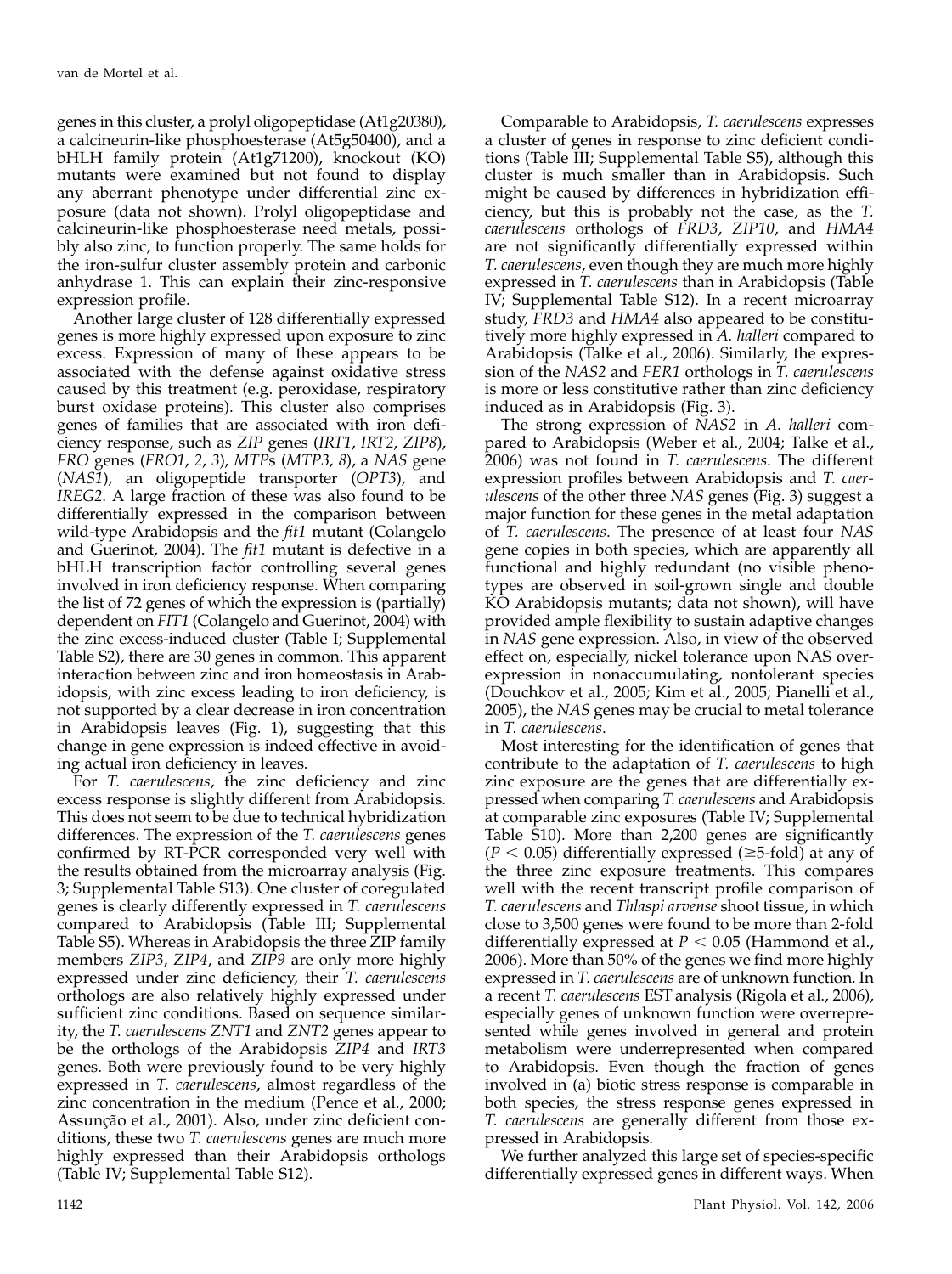sorting them according to the highest differential expression under zinc deficiency, which we consider to be most informative, there are several genes that are more than 100-fold higher expressed in T. caerulescens. Among the 15 most differentially expressed genes are four PDF or defensin genes, of which PDF1.1 is close to 1,000-fold higher expressed under zinc deficient and excess conditions. The biological role of defensins is not very clear. These small Cys-rich peptides are generally induced by fungal infections and implicated in pathogen defense, hence their name (Thomma et al., 2002). Mirouze et al. (2006) recently showed that the A. halleri PDF family confers zinc tolerance, and they hypothesized that defensins interfere with divalent metal cation trafficking to confer the zinc tolerance phenotype. In Arabidopsis, expression of PDF1.2 is induced by the stress hormone jasmonic acid (JA; Penninckx et al., 1998). Maksymiec et al. (2005) recently showed that heavy metal stress also induces JA accumulation in plants. Armengaud et al. (2004) found that PDF1.2a, PDF1.2b, PDF1.2c, and PDF1.3 are also among the most induced genes upon potassium starvation in Arabidopsis, and they suggested a relation between potassium starvation and JA signaling. Of the total 415 genes they found to be differentially expressed under potassium starvation, we found 46 genes to be more highly expressed in T. caerulescens compared to Arabidopsis. How or if JA, potassium starvation, and zinc response are correlated remains elusive. However, in this context it is also interesting to note that HAK5, KUP3, and KAT, three potassium transporter genes, are much more highly expressed in T. caerulescens roots compared to Arabidopsis.

Zinc hyperaccumulation is a constitutive trait in T. caerulescens and, thus, we expect it requires a constitutive expression of metal hyperaccumulation genes and no specific induction at zinc deficiency or excess. It is complicated to identify such zinc accumulation genes from the large set of more or less constitutively higher expressed T. caerulescens genes, as many genes in this large set will be involved in general species differences. However, when considering the 16 most highly expressed genes at 100  $\mu$ m ZnSO<sub>4</sub>, already six metal homeostasis genes are among them, four of which are known zinc transporters: HMA4, MTP1, and the already discussed ZIP4 and IRT3. HMA4 was previously identified by Papoyan and Kochian (2004) as a zinc-transporting, P-type ATPase possibly involved in zinc hyperaccumulation, particularly in loading of zinc into the xylem. The T. caerulescens ortholog of the Arabidopsis MTP1 gene was previously described as the ZTP1 gene (Assunção et al., 2001) and has been suggested to play a role in metal tolerance of T. caerulescens (Assunção et al., 2001) and Thlaspi goesingense (Persans et al., 2001; Kim et al., 2004). Paralogs of the AtMTP1 gene in A. halleri also cosegregate with zinc tolerance in a segregating population (Dräger et al., 2004). Other zinc transporter genes that are more highly expressed in T. caerulescens are HMA3, MTP8, and NRAMP3. HMA3 is a P-type

ATPase similar to HMA4. When expressed in yeast, it is able to transport cadmium, but zinc transport could not be proven and in Arabidopsis the expression of the gene is not affected by exposure to zinc (Gravot et al., 2004). The MTP8 gene is another member of the cation diffusion facilitator family. Especially at zinc deficient and sufficient conditions, the gene is more highly expressed in T. caerulescens compared to Arabidopsis, suggesting a function in zinc uptake, although the regulation in Arabidopsis by FIT1 (Colangelo and Guerinot, 2004) also indicates a role in iron homeostasis. An mtp8 KO mutant was examined but not found to display any aberrant phenotype under differential zinc exposure (data not shown). AtNRAMP3 is a vacuolar transporter that is able to transport iron and cadmium but not zinc (Thomine et al., 2000). The specific induction of TcNRAMP3 gene expression by zinc deficiency and excess zinc suggests it plays an important role in mobilization of zinc and iron in T. caerulescens as in Arabidopsis (Lanquar et al., 2005).

Unexpected was that, in contrast to Arabidopsis, expression of the iron homeostasis genes IRT1, IRT2, and FRO2 is not induced in T. caerulescens upon excess zinc treatment. When we tested with RT-PCR, we could not detect the expression of TcIRT1 except in roots at lower zinc exposure levels (Fig. 3B; Supplemental Table S13). This suggests that T. caerulescens is either able to regulate zinc and iron homeostasis independently, unlike Arabidopsis, or that the continued expression of zinc transporters at high zinc exposure levels ensures low-efficiency, but sufficient, iron uptake in T. caerulescens. The IRT1 gene plays an interesting role in metal homeostasis in T. caerulescens, since it is very highly expressed upon iron deficiency in the cadmium-hyperaccumulating accession Ganges but much lower in the cadmium-excluding accession Prayon (Lombi et al., 2002). The latter is physiologically and geographically very close to La Calamine.

Two metallothionein genes, MT2B and especially MT2A, are very highly expressed in T. caerulescens. MT2 expression is generally associated with copper stress tolerance (Zhou and Goldsbrough, 1995; van Hoof et al., 2001), but overexpression in Vicea faba also induced cadmium tolerance (Lee et al., 2004). Why these two, more copper-associated genes are so highly expressed in T. caerulescens is unclear. High zinc uptake due to high expression of zinc transporters with a low affinity for copper could of course cause some copper stress, but high copper levels have not been reported for T. caerulescens. It is more likely that these genes have a function in general stress response or, alternatively, serve to maintain copper homeostasis, as was also suggested for the MT3 gene of T. caerulescens (Roosens et al., 2004).

Very surprising was the relatively high expression of 24 genes with a suggested function in lignin biosynthesis (Ehlting et al., 2005) and 13 genes implicated in suberin biosynthesis (CER3, CER6, and 11 LTP genes; Costaglioli et al., 2005) in T. caerulescens (Table IV). CER3 is known to be expressed in Arabidopsis roots,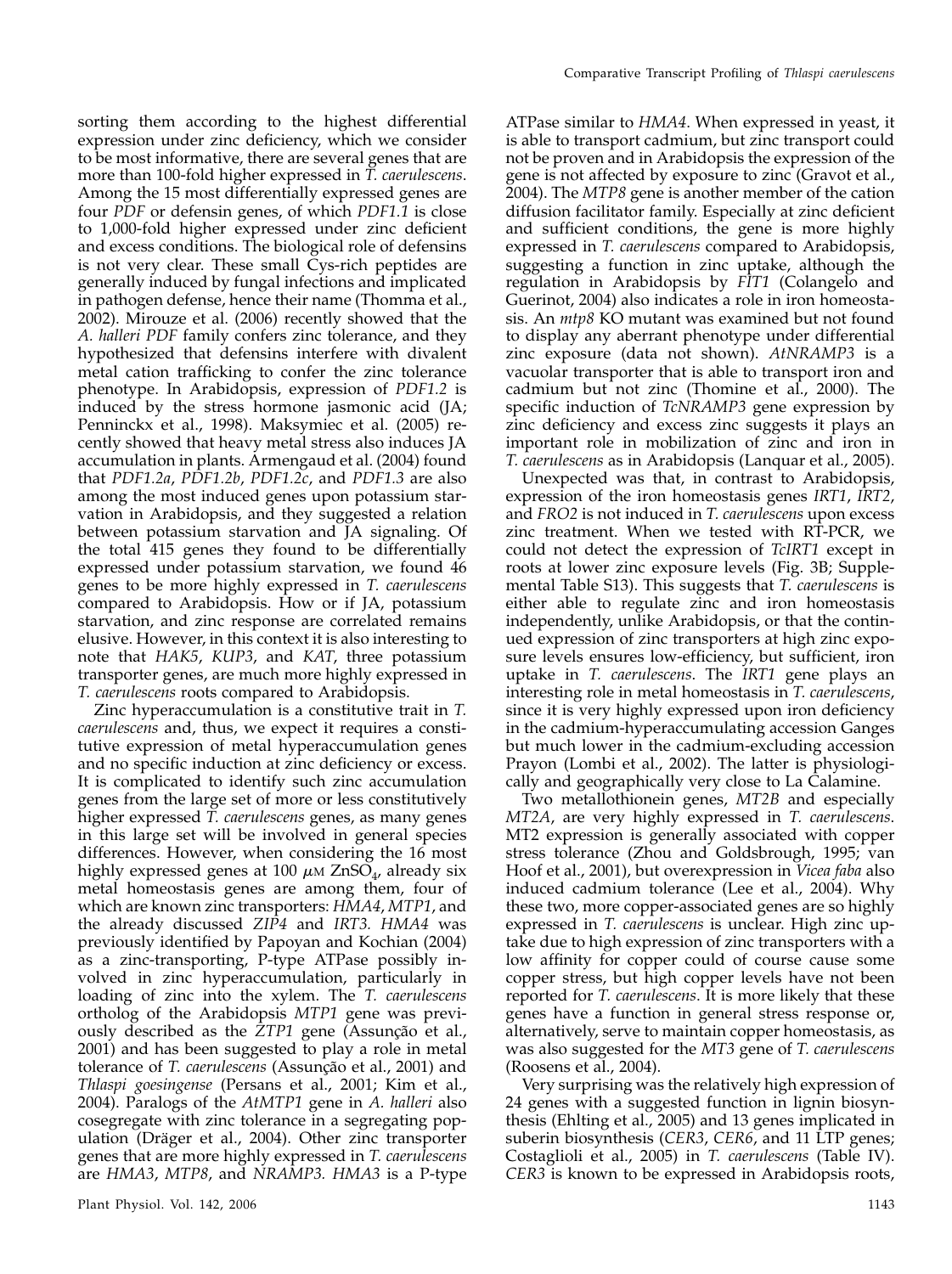but the expression of CER6 in T. caerulescens roots is very different from the expression in Arabidopsis (Hannoufa et al., 1996; Hooker et al., 2002). The high expression of lignin/suberin biosynthesis genes coincides well with the progressed U-shaped lignification/ suberinization of the endodermis cells and the occasional presence of a second endodermis layer found in T. caerulescens roots, but not in Arabidopsis roots (Fig. 2). Casparian strip development and lignification in cortical cells also was recently observed by Zelko et al. (2005) in T. caerulescens but not in the closely related nonaccumulator T. arvense. Comparable endodermis wall thickenings were also observed in the saltadapted crucifer Thelungiella halophila (Inan et al., 2004). Strong deposition of lignin and suberin on the radial and inner tangential walls resulting in a U-like appearance of the endodermal cells is not uncommon for plants (Zeier and Schreiber, 1998). Since this cell wall deposition occurs most prominently at older parts of the root where root hairs are no longer active, we hypothesize that this layer acts to prevent excess efflux of metals from the vascular cylinder rather than to prevent uncontrolled influx.

With so many genes differentially expressed, one also expects alterations in the transcript levels of transcription factors. In the T. caerulescens-Arabidopsis comparison, we found 131 transcriptional regulators with more than 5-fold higher expression (FRD  $P \leq$ 0.05) in T. caerulescens (Supplemental Table S14). Of 19 genes that are more than 10-fold higher expressed under zinc sufficient conditions, two genes (INO and SPL) are associated with flower development in Arabidopsis (Villanueva et al., 1999; Yang et al., 1999) and expression is very atypical. However, in line with this atypical expression, we also found the FIS2 gene more highly expressed in *T. caerulescens* roots. In Arabidopsis, this gene is predominantly expressed in developing seeds (Luo et al., 2000), but also in A. halleri and Arabidopsis lyrata this gene is induced in roots in response to zinc exposure (www.genevestigator.ethz.ch).

In conclusion, the comparative transcriptional analysis of the hyperaccumulator T. caerulescens and the nonaccumulator Arabidopsis emphasizes the role of previously implicated zinc homeostasis genes in adaptation to high zinc exposure, but also suggests a similar role for many more, as yet uncharacterized genes, often without any known function. While some of these genes were also differentially expressed when comparing A. halleri with Arabidopsis, many more were not or at very different levels, suggesting that there will be overlap in the mechanisms of metal accumulation and metal tolerance but also many differences between metal hyperaccumulator species.

#### MATERIALS AND METHODS

#### Plant Material and Growth Conditions

Arabidopsis thaliana Columbia-0 (Arabidopsis) and Thlaspi caerulescens J. & C. Presl accession La Calamine seeds were germinated on garden peat soil

(Jongkind BV). Three-week-old seedlings were transferred to 600-mL polyethylene pots (three plants per pot) containing a modified half-strength Hoagland nutrient solution (Schat et al., 1996): 3 mm KNO<sub>3</sub>, 2 mm Ca(NO<sub>3</sub>)<sub>2</sub>, 1 mm NH<sub>4</sub>H<sub>2</sub>PO<sub>4</sub>, 0.5 mm MgSO<sub>4</sub>, 1  $\mu$ m KCl, 25  $\mu$ m H<sub>3</sub>BO<sub>3</sub>, 2  $\mu$ m ZnSO<sub>4</sub>, 2  $\mu$ m MnSO<sub>4</sub>, 0.1  $\mu$ M CuSO<sub>4</sub>, 0.1  $\mu$ M (NH<sub>4)6</sub>Mo<sub>7</sub>O<sub>24</sub>, and 20  $\mu$ M Fe(Na)EDTA. The pH buffer MES was added at 2 mM concentration and the pH was set at 5.5 using KOH. Each polyethylene pot contained three seedlings of T. caerulescens or Arabidopsis. Three weeks after growing on this solution, the T. caerulescens plants were transferred for 7 d to the same modified half-strength Hoagland nutrient solution with a deficient (0  $\mu$ M), sufficient (100  $\mu$ M), or excess (1,000  $\mu$ M) ZnSO<sub>4</sub> concentration. The Arabidopsis plants were transferred to the same nutrient solution with deficient (0  $\mu$ M), sufficient (2  $\mu$ M), or excess (25  $\mu$ M) ZnSO<sub>4</sub>. During the first 3 weeks, the nutrient solution was replaced once a week and thereafter twice a week. Germination and plant culture were performed in a climate chamber (20°C/15°C day/night temperatures; 250  $\mu$ mol light m $^{-2}$  s $^{-1}$  at plant level during 14 h/d [T. *caerulescens*] or 12 h/d [Arabidopsis]; 75% relative humidity; Assunção et al., 2001).

#### Root and Shoot Metal Accumulation Assay

Two pools of three plants, grown as described before, were used per treatment. After 4 weeks of growth, the plants were harvested, after desorbing the root system with ice-cold  $5 \text{ mm}$  PbNO<sub>3</sub> for 30 min. Roots and shoots were dried overnight at  $65^{\circ}$ C, wet-ashed in a 4:1 mixture of  $HNO<sub>3</sub>$  (65%) and HCl (37%) in Teflon bombs at 140C for 7 h, and analyzed for zinc, iron, and manganese using flame atomic absorption spectrometry (Perkin-Elmer 1100B). Metal concentrations in roots and shoots were calculated as  $\mu$ mol per g DW.

#### Microarray Experiment

A common reference model was used to design the microarray experiment (Yang and Speed, 2002), in which cDNA from T. caerulescens roots exposed to  $100 \mu$ M (sufficient) zinc was used as the common reference. Every slide was always hybridized with the common reference sample and with a sample from one of the treatments (Arabidopsis or T. caerulescens exposed to deficient, sufficient, or excess zinc). The common reference was labeled with the fluorescent dye Cyanine 3 and the treatment samples were labeled with Cyanine 5. As a quality-control step, we performed a dye-swap hybridization for one sample (from T. caerulescens roots exposed to sufficient zinc).

Roots of one pot containing three Arabidopsis or three T. caerulescens plants per treatment were pooled and homogenized in liquid nitrogen. Each pool was considered as one biological replicate and two biological replicates were used. Total RNA was extracted with Trizol (Invitrogen). Approximately 300 mg tissue was used for the RNA extraction performed according to the manufacturer's instructions. After the RNA extraction, total RNA was purified with RNeasy spin columns (Qiagen Benelux B.V.) and genomic DNA was digested with the RNase-free DNase set (Qiagen Benelux B.V.). Ten micrograms of total RNA was used to synthesize cDNA with MMLV reverse transcriptase and DNA primer. The cDNA was labeled with Cyanine 3-dCTP or Cyanine 5-dCTP and hybridized to Agilent Arabidopsis 3 60-mer oligonucleotide microarrays (Agilent Technologies) representing approximately 40,000 putative genes. The microarrays contain all Arabidopsis genes of known function and genes with a high degree of similarity to genes of known function from heterologous organisms. This includes more than 27,000 annotated genes and more than 10,000 nonannotated transcripts based on massive parallel sequence signature data (http://www.chem.agilent.com) and is thus an almost complete representation of the Arabidopsis transcriptome.

After hybridization, the slides were scanned, analyzed, and normalized with the Agilent Feature Extraction software (Agilent Technologies). The arrays were first normalized using Agilent's standard normalization within each array. The remaining statistical analysis was done using the limma package (Smyth, 2005a) in R/BioConductor (Gentleman et al., 2004). Betweenarray quantile normalization was performed on the common reference channel while leaving the log ratios unchanged (Yang and Thorne, 2003). To find differentially expressed genes, we performed a separate channel analysis (Smyth, 2005b) between the pairs of interest using a moderated  $t$  test (Smyth, 2004). This test is similar to a standard  $t$  test for each probe except that the  $s$ Es are moderated across genes to ensure more stable inference for each gene. This prevents a gene from being judged as differentially expressed with a very small fold change merely because of an accidentally small residual sp. The resulting P values were corrected for multiple testing using the Benjamini-Hochberg FDR adjustment (Benjamini and Hochberg, 1995). Genes were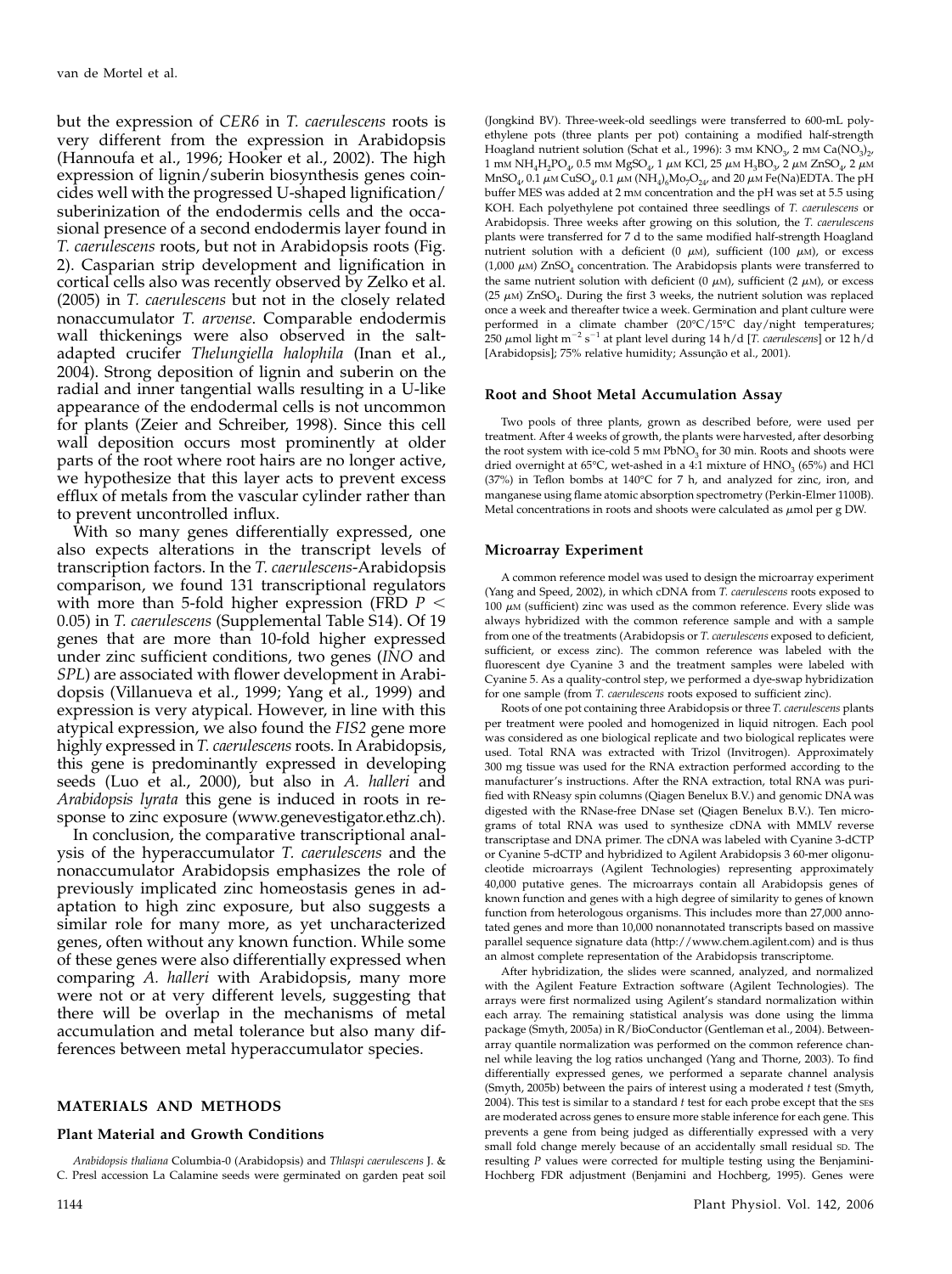considered to be significantly differentially expressed if both the FDR  $\boldsymbol{P}$  values were <0.05 (controlling the expected FDR to no more than 5%) and the fold change was  $\geq$ 3 (within species) or  $\geq$ 5 (between species). Genes found to be significantly differentially expressed were clustered using Cluster/Treeview (Eisen et al., 1998). Average linkage hierarchical clustering with uncentered correlation was used within Cluster to perform the clustering analysis. Primary microarray data are available in ArrayExpress E-MEXP-877.

Genomic DNA hybridizations were performed using 1  $\mu$ g random primed genomic DNA. As a quality-control step, we performed a dye-swap hybridization. After hybridization, the slides were scanned, analyzed, and normalized with the Agilent Feature Extraction software (Agilent Technologies). The arrays were further normalized using linear Lowess analysis. The features that hybridized with Arabidopsis genomic DNA (both polarities of the dye swap) and did not hybridize with T. caerulescens genomic DNA were extracted from the dataset by Spotfire using a fold change  $\geq$ 3 as the cutoff value.

#### Semiquantitative RT-PCR

Total RNA of leaves and roots of a third Arabidopsis or T. caerulescens biological replica was extracted with Trizol (Invitrogen). Selected T. caerulescens genomic and cDNA fragments were PCR amplified using primers designed for the orthologous Arabidopsis gene and cloned into the pGEM-T Easy vector (Promega). Clones were sequenced and new primers were designed for semiquantitative RT-PCR to ensure amplification of the correct T. caerulescens gene. Five micrograms of total RNA was used to synthesize cDNA with MMLV reverse transcriptase (Invitrogen) and oligo(dT) as a primer (Invitrogen). The PCR amplification was performed with a cDNA aliquot  $(1 \mu L)$  and genespecific primers (Supplemental Table S13). Care was taken to design Arabidopsis primers at comparable positions and with comparable length and  $T<sub>m</sub>$  as for T. caerulescens primers to allow proper comparison of the expression data. Primers for Tubulin (Supplemental Table S13) were used as a control for similar cDNA quantity between the samples. Between 25 to 35 PCR cycles (30 s at 94°C, 30 s at 50 $^{\circ}$ C, and 60 s at 68 $^{\circ}$ C) were performed in a 50- $\mu$ L volume, preferably with the same number of cycles for Arabidopsis and T. caerulescens samples. Twenty microliters of the reaction was separated on an ethidium bromidestained 1% agarose gel. Gel-image analysis using QuantityOne software (Bio-Rad) was used to quantify the DNA fragment intensities (Supplemental Table S13). The DNA fragment intensities were corrected for background signal and corrected for cDNA quantity using the intensities of Tubulin.

### Microscopic Analysis of Lignification in T. caerulescens

T. caerulescens La Calamine seeds were germinated and plants were grown as described before on sufficient zinc medium. After 4, 6, and 9 weeks, roots of two plants were collected and hand sections were made by repeatedly chopping roots on a microscope slide using a razorblade. These sections were analyzed with a Nikon Labophot bright-field microscope.

T. caerulescens sequences used for semiquantitative RT-PCR analysis have been deposited with the EMBL/GenBank data libraries under accession numbers DQ384055 (TcAPX2), DQ384057 (TcbHLH100), DQ923700 (TcCSD1), DQ384056 (TcFER1), DQ384058 (TcFRO4), DQ923702 (TcHAK5), DQ384059 (TcIRT1), DQ384060 (TcZIP1), DQ384061 (T. caerulescens ortholog of prolyl oligopeptidase; At1g20380), DQ923699 (T. caerulescens ortholog of lipid transfer protein related; At1g27950), DQ923701 (T. caerulescens ortholog of Suc synthase; At4g02280), and DQ923703 (T. caerulescens ortholog of calcineurinlike phosphoesterase; At5g50400).

# Supplemental Data

The following materials are available in the online version of this article.

- Supplemental Table S1. Arabidopsis genes more lowly expressed under zinc deficient conditions compared to sufficient and excess zinc.
- Supplemental Table S2. Arabidopsis genes more highly expressed under excess zinc conditions compared to sufficient or deficient zinc supply.
- Supplemental Table S3. Arabidopsis genes more highly expressed under zinc deficiency compared to sufficient and excess zinc supply.
- Supplemental Table S4. Arabidopsis genes more lowly expressed under excess zinc compared to deficient and sufficient zinc conditions.
- Supplemental Table S5. T. caerulescens genes more highly expressed under deficient compared to sufficient and excess zinc supply.
- Supplemental Table S6. T. caerulescens genes more highly expressed under deficient and excess zinc conditions compared to sufficient zinc.
- Supplemental Table S7. T. caerulescens genes more highly expressed under excess zinc conditions compared to deficient and sufficient zinc.
- Supplemental Table S8. T. caerulescens genes more lowly expressed under zinc deficient conditions compared to sufficient and excess zinc.
- Supplemental Table S9. T. caerulescens genes more lowly expressed under deficient and excess zinc conditions compared to sufficient zinc.
- Supplemental Table S10. T. caerulescens genes more highly expressed under zinc deficiency, sufficiency, or excess compared to Arabidopsis.
- Supplemental Table S11. Expressed genes in T. caerulescens for which no expression was detected in the roots of Arabidopsis under all three conditions tested.
- Supplemental Table S12. A selection of genes more highly expressed in T. caerulescens compared to Arabidopsis.
- Supplemental Table S13. Differentially expressed genes verified by semiquantitative RT-PCR.
- Supplemental Table S14. Transcription factor genes more highly expressed in T. caerulescens compared to Arabidopsis.

### ACKNOWLEDGMENTS

We thank André van Lammeren for his assistance in the lignification analysis; Wu Jian for preparing the TcNAS gene sequences; Diana Rigola for sharing the T. caerulescens EST library information prior to publication; Viivi Hassinen for providing the primer sequences of the T. caerulescens Tubulin gene; ABRC, NASC, and GABI-Kat for providing the seeds of the T-DNA lines; and Lisa Gilhuijs-Pederson and Antoine van Kampen for their input in the microarray design.

Received April 17, 2006; accepted September 8, 2006; published September 22, 2006.

# LITERATURE CITED

- Armengaud P, Breitling R, Amtmann A (2004) The potassium-dependent transcriptome of Arabidopsis reveals a prominent role of jasmonic acid in nutrient signaling. Plant Physiol 136: 2556–2576
- Assunção AGL, Bookum WM, Nelissen HJM, Vooijs R, Schat H, Ernst WHO (2003a) Differential metal-specific tolerance and accumulation patterns among Thlaspi caerulescens populations originating from different soil types. New Phytol 159: 411–419
- Assunção AGL, da Costa Martins C, de Folter S, Vooijs R, Schat H, Aarts MGM (2001) Elevated expression of metal transporter genes in three accessions of the metal hyperaccumulator Thlaspi caerulescens. Plant Cell Environ 24: 217–226
- Assunção AGL, Schat H, Aarts MGM (2003b) Thlaspi caerulescens, an attractive model species to study heavy metal hyperaccumulation in plants. New Phytol 159: 351–360
- Baker AJM, Brooks RR (1989) Terrestrial higher plants which hyperaccumulate metallic elements—a review of their distribution, ecology and phytochemistry. Biorecovery 1: 81–126
- Baker AJM, Proctor J, van Balgooy MMJ, Reeves RD (1992) Hyperaccumulation of nickel by the flora of the ultramafics of Palawan, Republic of the Philippines. In AJM Baker, J Proctor, RD Reeves, eds, The Vegetation of Ultramafic (Serpentine) Soils. Proceedings of the First International Conference on Serpentine Ecology. Intercept, Andover, Hampshire, UK, pp 291–304
- Becher M, Talke IN, Krall L, Kramer U (2004) Cross-species microarray transcript profiling reveals high constitutive expression of metal homeostasis genes in shoots of the zinc hyperaccumulator Arabidopsis halleri. Plant J 37: 251–268
- Benjamini Y, Hochberg Y (1995) Controlling the false discovery rate: a practical and powerful approach to multiple testing. J Roy Statist Soc Ser B Methodological 57: 289–300
- Bert V, Bonnin I, Saumitou-Laprade P, de Laguerie P, Petit D (2002) Do Arabidopsis halleri from nonmetallicolous populations accumulate zinc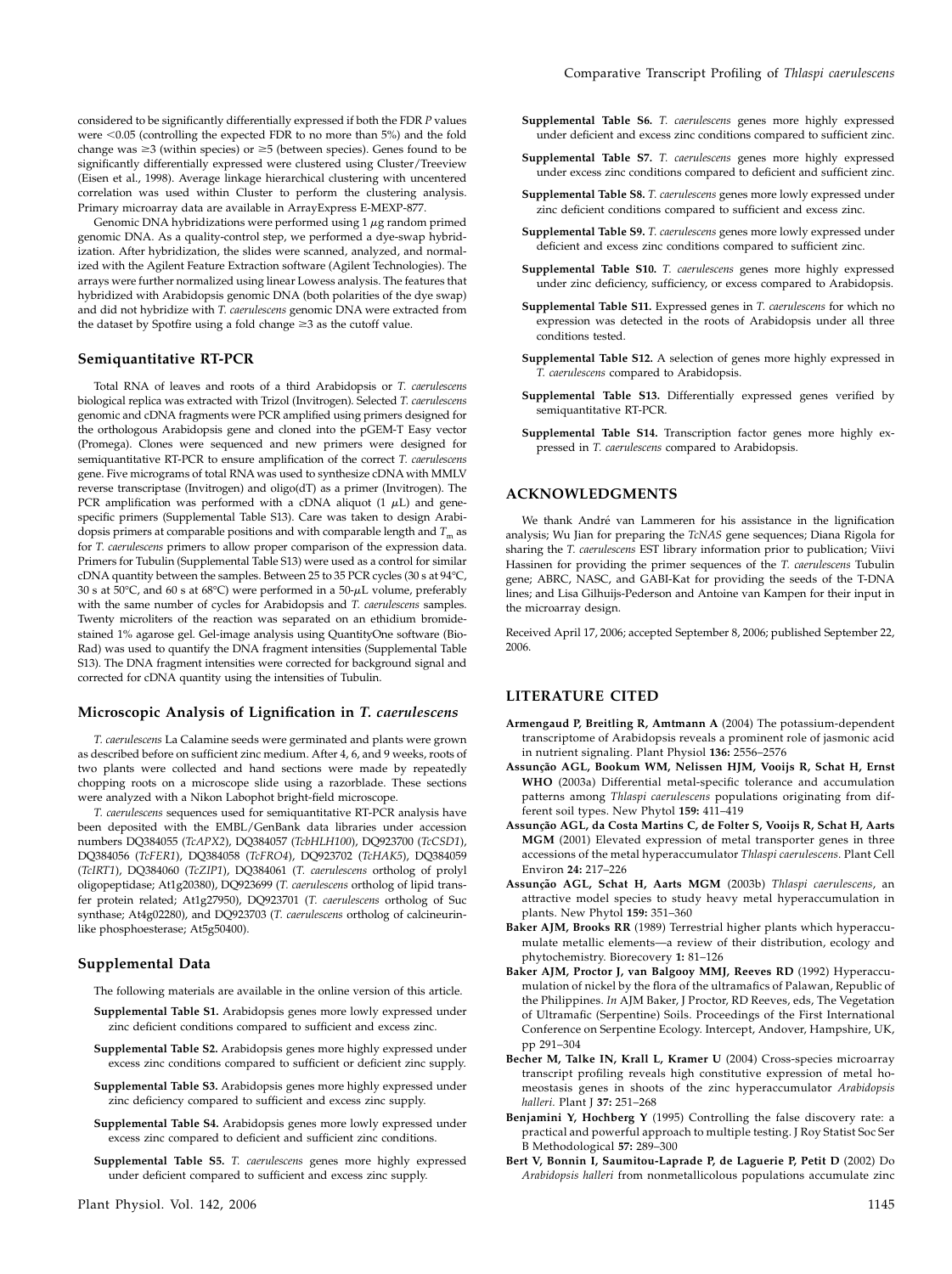and cadmium more effectively than those from metallicolous populations? New Phytol 155: 47–57

- Brooks R (1994) Plants that hyperaccumulate heavy metals. In ME Ed Farago, ed, Plants and the Chemical Elements. Wiley-VCH, Weinheim, Germany, pp 87–105
- Clemens S (2001) Molecular mechanisms of plant metal tolerance and homeostasis. Planta 212: 475–486
- Clemens S, Palmgren MG, Kramer U (2002) A long way ahead: understanding and engineering plant metal accumulation. Trends Plant Sci 7: 309–315
- Colangelo EP, Guerinot ML (2004) The essential basic helix-loop-helix protein FIT1 is required for the iron deficiency response. Plant Cell 16: 3400–3412
- Costaglioli P, Joubès J, Garcia C, Stef M, Arveiler B, Lessire R, Garbay B (2005) Profiling candidate genes involved in wax biosynthesis in Arabidopsis thaliana by microarray analysis. Biochim Biophys Acta 1734: 247–258
- Curie C, Panaviene Z, Loulergue C, Dellaporta SL, Briat JF, Walker EL (2001) Maize yellow stripe1 encodes a membrane protein directly involved in Fe(III) uptake. Nature 409: 346–349
- DiDonato RJ Jr, Roberts LA, Sanderson T, Eisley RB, Walker EL (2004) Arabidopsis Yellow Stripe-Like2 (YSL2): a metal-regulated gene encoding a plasma membrane transporter of nicotianamine-metal complexes. Plant J 39: 403–414
- Douchkov D, Gryczka C, Stephan UW, Hell R, Baumlein H (2005) Ectopic expression of nicotianamine synthase genes results in improved iron accumulation and increased nickel tolerance in transgenic tobacco. Plant Cell Environ 28: 365–374
- Dräger DB, Desbrosses-Fonrouge AG, Krach C, Chardonnens AN, Meyer RC, Saumitou-Laprade P, Kramer U (2004) Two genes encoding Arabidopsis halleri MTP1 metal transport proteins co-segregate with zinc tolerance and account for high MTP1 transcript levels. Plant J 39: 425–439
- Ehlting J, Mattheus N, Aeschliman DS, Li E, Hamberger B, Cullis IF, Zhuang J, Kaneda M, Mansfield SD, Samuels L, et al (2005) Global transcript profiling of primary stems from Arabidopsis thaliana identifies candidate genes for missing links in lignin biosynthesis and transcriptional regulators of fiber differentiation. Plant J 42: 618–640
- Eisen MB, Spellman PT, Brown PO, Botstein D (1998) Cluster analysis and display of genome-wide expression patterns. Proc Natl Acad Sci USA 95: 14863–14868
- Eren E, Argüello JM (2004) Arabidopsis HMA2, a divalent heavy metaltransporting P(IB)-type ATPase, is involved in cytoplasmic  $Zn^{2+}$  homeostasis. Plant Physiol 136: 3712–3723
- Gentleman RC, Carey VJ, Bates DM, Bolstad B, Dettling M, Dudoit S, Ellis B, Gautier L, Ge Y, Gentry J, et al (2004) Bioconductor: open software development for computational biology and bioinformatics. Genome Biol 5: R80
- Gravot A, Lieutaud A, Verret F, Auroy P, Vavasseur A, Richaud P (2004) AtHMA3, a plant P1B-ATPase, functions as a Cd/Pb transporter in yeast. FEBS Lett 561: 22–28
- Green LS, Rogers EE (2004) FRD3 controls iron localization in Arabidopsis. Plant Physiol 136: 2523–2531
- Grotz N, Fox T, Connolly E, Park W, Guerinot ML, Eide D (1998) Identification of a family of zinc transporter genes from Arabidopsis that respond to zinc deficiency. Proc Natl Acad Sci USA 95: 7220–7224
- Guerinot ML, Eide D (1999) Zeroing in on zinc uptake in yeast and plants. Curr Opin Plant Biol 2: 244–249
- Hammond JP, Bowen HC, White PJ, Mills V, Pyke KA, Baker AJM, Whiting SN, May ST, Broadley MR (2006) A comparison of the Thlaspi caerulescens and T. arvense shoot transcriptomes. New Phytol 170: 239–260
- Hannoufa A, Negruk V, Eisner G, Lemieux B (1996) The CER3 gene of Arabidopsis thaliana is expressed in leaves, stems, roots, flowers and apical meristems. Plant J 10: 459-467
- Hooker TS, Millar AA, Kunst L (2002) Significance of the expression of the CER6 condensing enzyme for cuticular wax production in Arabidopsis. Plant Physiol 129: 1568–1580
- Hussain D, Haydon MJ, Wang Y, Wong E, Sherson SM, Young J, Camakaris J, Harper JF, Cobbett CS (2004) P-type ATPase heavy metal transporters with roles in essential zinc homeostasis in Arabidopsis. Plant Cell 16: 1327–1339
- Inan G, Zhang Q, Li P, Wang Z, Cao Z, Zhang H, Zhang C, Quist TM,

Goodwin SM, Zhu J, et al (2004) Salt cress. A halophyte and cryophyte Arabidopsis relative model system and its applicability to molecular genetic analyses of growth and development of extremophiles. Plant Physiol 135: 1718–1737

- Kim D, Gustin JL, Lahner B, Persans MW, Baek D, Yun D, Salt DE (2004) The plant CDF family TgMTP1 from the Ni/Zn hyperaccumulator Thlaspi goesingense acts to enhance efflux of Zn at the plasma membrane when expressed in Saccharomyces cerevisiae. Plant J 39: 237-251
- Kim S, Takahashi M, Higuchi K, Tsunoda K, Nakanishi H, Yoshimura E, Mori S, Nishizawa NK (2005) Increased nicotianamine biosynthesis confers enhanced tolerance to high levels of metals, in particular nickel, to plants. Plant Cell Physiol 46: 1809–1818
- Kobae Y, Uemura T, Sato MH, Ohnishi M, Mimura T, Nakagawa T, Maeshima M (2004) Zinc transporter of Arabidopsis thaliana AtMTP1 is localized to vacuolar membranes and implicated in zinc homeostasis. Plant Cell Physiol 45: 1749–1758
- Lahner B, Gong J, Mahmoudian M, Smith EL, Abid KB, Rogers EE, Guerinot ML, Harper JF, Ward JM, McIntyre L, et al (2003) Genomic scale profiling of nutrient and trace elements in Arabidopsis thaliana. Nat Biotechnol 21: 1215–1221
- Lanquar V, Lelievre F, Bolte S, Hames C, Alcon C, Neumann D, Vansuyt G, Curie C, Schroder A, Kramer U, et al (2005) Mobilization of vacuolar iron by AtNRAMP3 and AtNRAMP4 is essential for seed germination on low iron. EMBO J 24: 4041–4051
- Lasat MM, Baker A, Kochian LV (1996) Physiological characterization of root Zn2+ absorption and translocation to shoots in Zn hyperaccumulator and nonaccumulator species of Thlaspi. Plant Physiol 112: 1715–1722
- Lee J, Shim D, Song WY, Hwang I, Lee Y (2004) Arabidopsis metallothioneins 2a and 3 enhance resistance to cadmium when expressed in Vicia faba guard cells. Plant Mol Biol 54: 805-815
- Ling HQ, Koch G, Baumlein H, Ganal MW (1999) Map-based cloning of chloronerva, a gene involved in iron uptake of higher plants encoding nicotianamine synthase. Proc Natl Acad Sci USA 96: 7098–7103
- Lombi E, Tearall KL, Howarth JR, Zhao FJ, Hawkesford MJ, McGrath SP (2002) Influence of iron status on cadmium and zinc uptake by different ecotypes of the hyperaccumulator Thlaspi caerulescens. Plant Physiol 128: 1359–1367
- Luo M, Bilodeau P, Dennis ES, Peacock WJ, Chaudhury A (2000) Expression and parent-of-origin effects for FIS2, MEA, and FIE in the endosperm and embryo of developing Arabidopsis seeds. Proc Natl Acad Sci USA 97: 10637–10642
- Maksymiec W, Wianowska D, Dawidowicz AL, Radkiewicz S, Mardarowicz M, Krupa Z (2005) The level of jasmonic acid in Arabidopsis thaliana and Phaseolus coccineus plants under heavy metal stress. J Plant Physiol 162: 1338–1346
- Marschner H (1995) Mineral Nutrition of Higher Plants, Ed 2. Academic Press, London
- Meerts P, Van Isacker N (1997) Heavy metal tolerance and accumulation in metallicolous and non-metallicolous populations of Thlaspi caerulescens from continental Europe. Plant Ecol 133: 221–231
- Meyers BC, Tej SS, Vu TH, Haudenschild CD, Agrawal V, Edberg SB, Ghazal H, Decola S (2004) The use of MPSS for whole-genome transcriptional analysis in Arabidopsis. Genome Res 14: 1641–1653
- Mirouze M, Sels J, Richard O, Czernic P, Loubet S, Jacquier A, Francois IEJA, Cammue BPA, Lebrun M, Berthomieu P, et al (2006) A putative novel role for plant defensins: a defensin from the zinc hyperaccumulating plant, Arabidopsis halleri, confers zinc tolerance. Plant J 47: 329–342
- Mukherjee I, Campbell NH, Ash JS, Connolly EL (2005) Expression profiling of the Arabidopsis ferric chelate reductase (FRO) gene family reveals differential regulation by iron and copper. Planta 14: 1–13
- Papoyan A, Kochian LV (2004) Identification of Thlaspi caerulescens genes that may be involved in heavy metal hyperaccumulation and tolerance. Characterization of a novel heavy metal transporting ATPase. Plant Physiol 136: 3814–3823
- Peer WA, Mamoudian M, Lahner BZ, Reeves RD, Murphy AS, Salt DE (2003) Identifying model metal hyperaccumulator plants: germplasm analysis of 20 Brassicaceae accessions from a wide geographical area. New Phytol 159: 421–430
- Pence NS, Larsen PB, Ebbs SD, Letham DL, Lasat MM, Garvin DF, Eide D, Kochian LV (2000) The molecular physiology of heavy metal transport in the Zn/Cd hyperaccumulator Thlaspi caerulescens. Proc Natl Acad Sci USA 97: 4956–4960